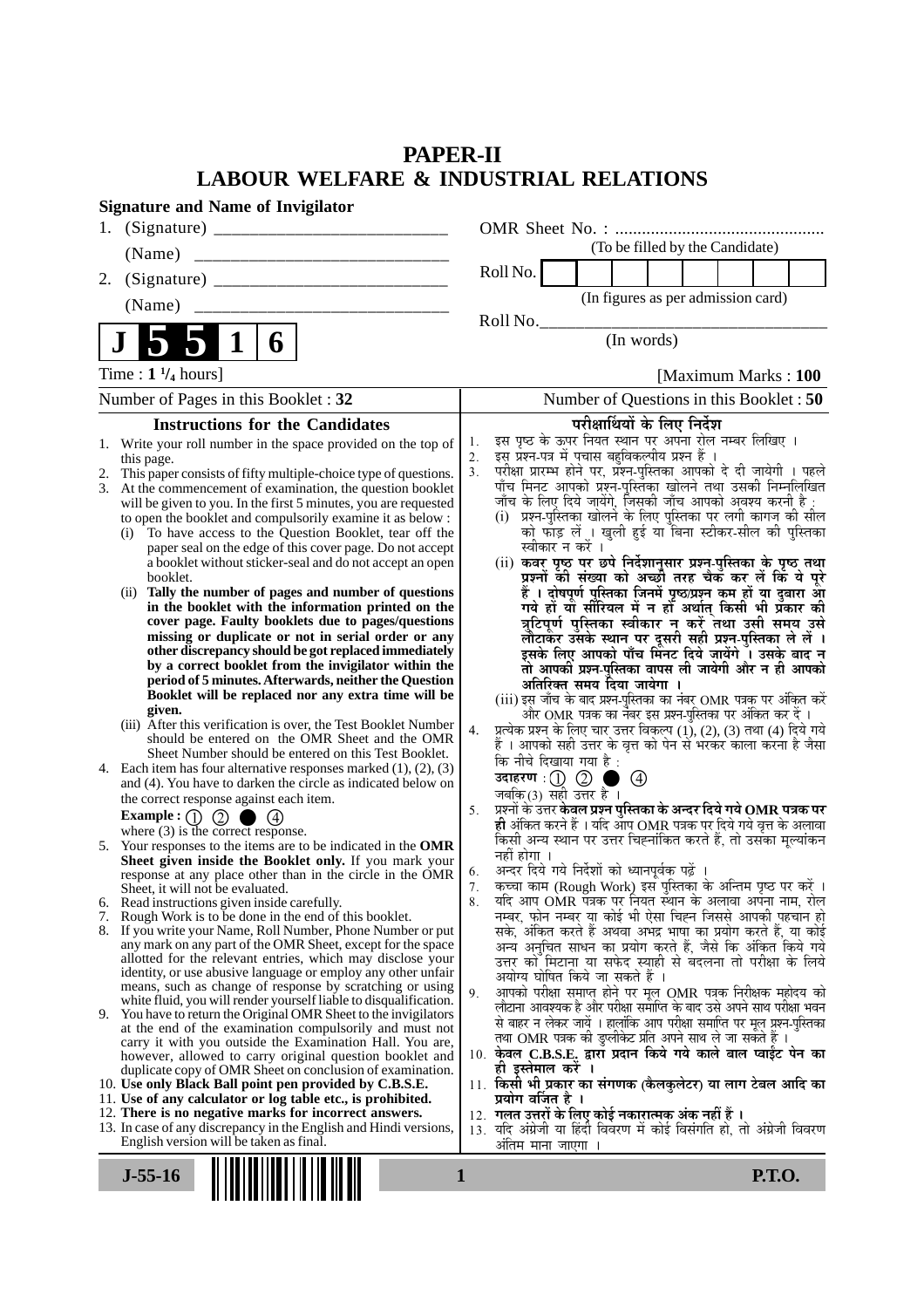#### **LABOUR WELFARE & INDUSTRIAL RELATIONS**

#### **Paper – II**

- **Note :** This paper contains **fifty (50)** objective type questions of **two (2)** marks each. **All** questions are compulsory.
- **1.** Which of the following statements are true about Herbert A. Simon's decision making process ?
	- a. Decision-making process involves intelligence, design and choice activities.
	- b. Decision-making involves choice between alternative plans of action.
	- c. Bounded rationality has no significance in decision-making process.
	- d. Satisficing model brings about a balance between individual and organisational value judgement in decision making process.
	- (1) a and b are only true. (2) a and d are only true.
	- (3) a, b and c are true. (4) a, b and d are true.
- **2.** Which of the following statements about communication is/are either true or false ?
	- a. Gang plank theory of Henry Fayol is an example of vertical communication.
	- b. Encoded messages are not always decoded effectively because of different fields of organism.
	- c. 'Filtering' is not an intervention which vitiates communication.
	- d. 'Grapevine' communication moves faster than formal communication.
	- (1) a and c are true; b and d are false.
	- (2) a and d are true; b and c are false.
	- (3) b and d are true; a and c are false.
	- (4) a, b and c are true; and d is false.
- **3.** Which of the following is the correct formula for calculating the direct group relations of 'span of control' as given by V.A. Garicuna ?

(1) 
$$
r = n\left(\frac{2^n}{2} + (n-1)\right)
$$
   
 (2)  $r = n\left(\frac{2^n}{2} - (n+1)\right)$ 

(3) 
$$
r = n\left(\frac{2^n}{2} - 1\right)
$$
 (4)  $r = n\left(\frac{2^n}{2} + 1\right)$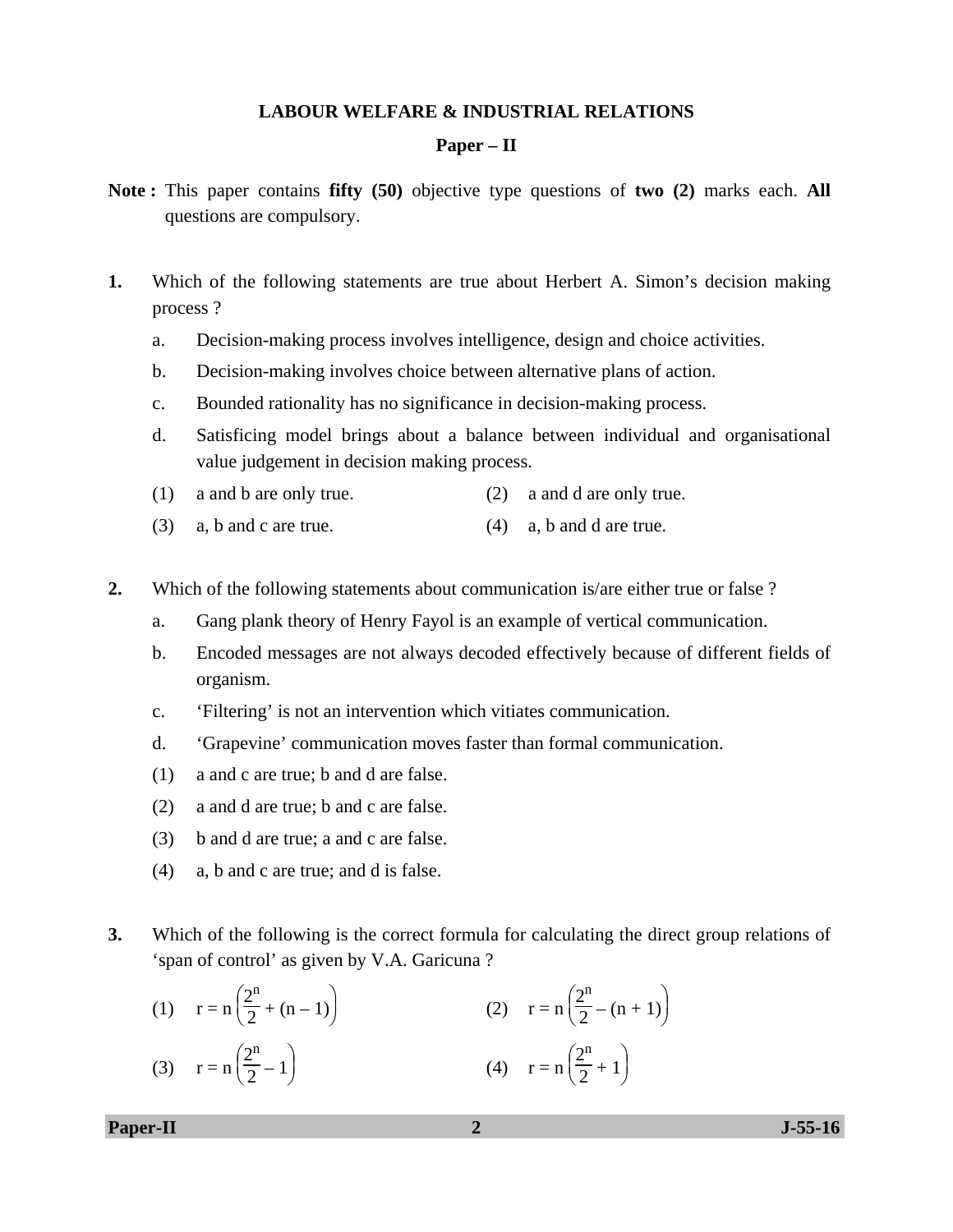# लेबर वेल्फेयर एवं इण्डस्ट्रियल रिलेशंस **¯ÖÏ¿®Ö¯Ö¡Ö – II**

**चोट: इस प्रश्नपत्र में पचास (50)** बहु-विकल्पीय प्रश्न हैं । प्रत्येक प्रश्न के **दो (2)** अंक हैं । सभी प्रश्न अनिवार्य हैं ।

- **1.** Æü²ÖÔ™Ôü ‹. ÃÖÖµÖ´Ö®Ö Ûúß ×®ÖÞÖÔµÖ®Ö ¯ÖÏ×ÛÎúµÖÖ Ûêú ²ÖÖ¸êü ´Öë ÛúÖî®Ö ÃÖê Ûú£Ö®Ö ÃÖÆüß Æîü/Æïü ?
	- a. निर्णयन प्रक्रिया में बुद्धि, अभिकल्प और विकल्प संबंधी कार्यकलाप अन्तर्निहित होते हैं ।
	- b. निर्णयन में कार्य की वैकल्पिक योजनाओं के बीच विकल्प अन्तर्निहित होते हैं ।
	- $\,\mathrm{c.}$  िनिर्णयन प्रक्रिया में बांडेड रेशनलिटी का कोई महत्व नहीं है ।
	- d. निर्णयन प्रक्रिया में सटिसफाइसिंग मॉडल व्यक्ति और संगठनात्मक मृल्य निर्धारण के बीच संतुलन स्थापित करता है ।
	- $(1)$  केवल a और b सही हैं ।  $(2)$  केवल a और d सही हैं ।
	- (3) a, b और c सही हैं ।  $(4)$  a, b और d सही हैं ।
- 2. संप्रेषण से संबंधित निम्नलिखित में से कौन सा कथन या तो सही है/हैं या गलत है/हैं ?
	- a. हेनरी फेयोल का गैंग प्लेंक सिद्धांत लम्बवत् संप्रेषण का उदाहरण है ।
	- b. संस्थान के विभिन्न क्षेत्रों के कारण कटबद्ध संदेशों को हमेशा प्रभावकारी ढँग से स्पष्ट नहीं किया जाता है ।
	- c. 'फिल्टरिंग' संप्रेषण को संदुषित करने वाला हस्तक्षेप नहीं है ।
	- d. 'ग्रेपवाइन' सम्प्रेषण औपचारिक संप्रेषण की अपेक्षा तेज गति से आगे बढता है ।
	- (1) a और c सही हैं; b और d गलत हैं ।
	- (2) a और d सही हैं: b और c गलत हैं।
	- (3) b और d सही हैं; a और c गलत हैं।
	- $(4)$  a, b और c सही हैं; और d गलत हैं।
- 3. निम्नलिखित में से कौन वी.ए. गेरिकुना द्वारा दिए गए 'स्पैन ऑफ कन्ट्रोल' के प्रत्यक्ष समूह संबंधों की गणना का सही फॉर्मुला है ?

| (1) $r = n\left(\frac{2^n}{2} + (n-1)\right)$ | (2) $r = n\left(\frac{2^n}{2} - (n+1)\right)$ |
|-----------------------------------------------|-----------------------------------------------|
| (3) $r = n\left(\frac{2^n}{2} - 1\right)$     | (4) $r = n\left(\frac{2^n}{2} + 1\right)$     |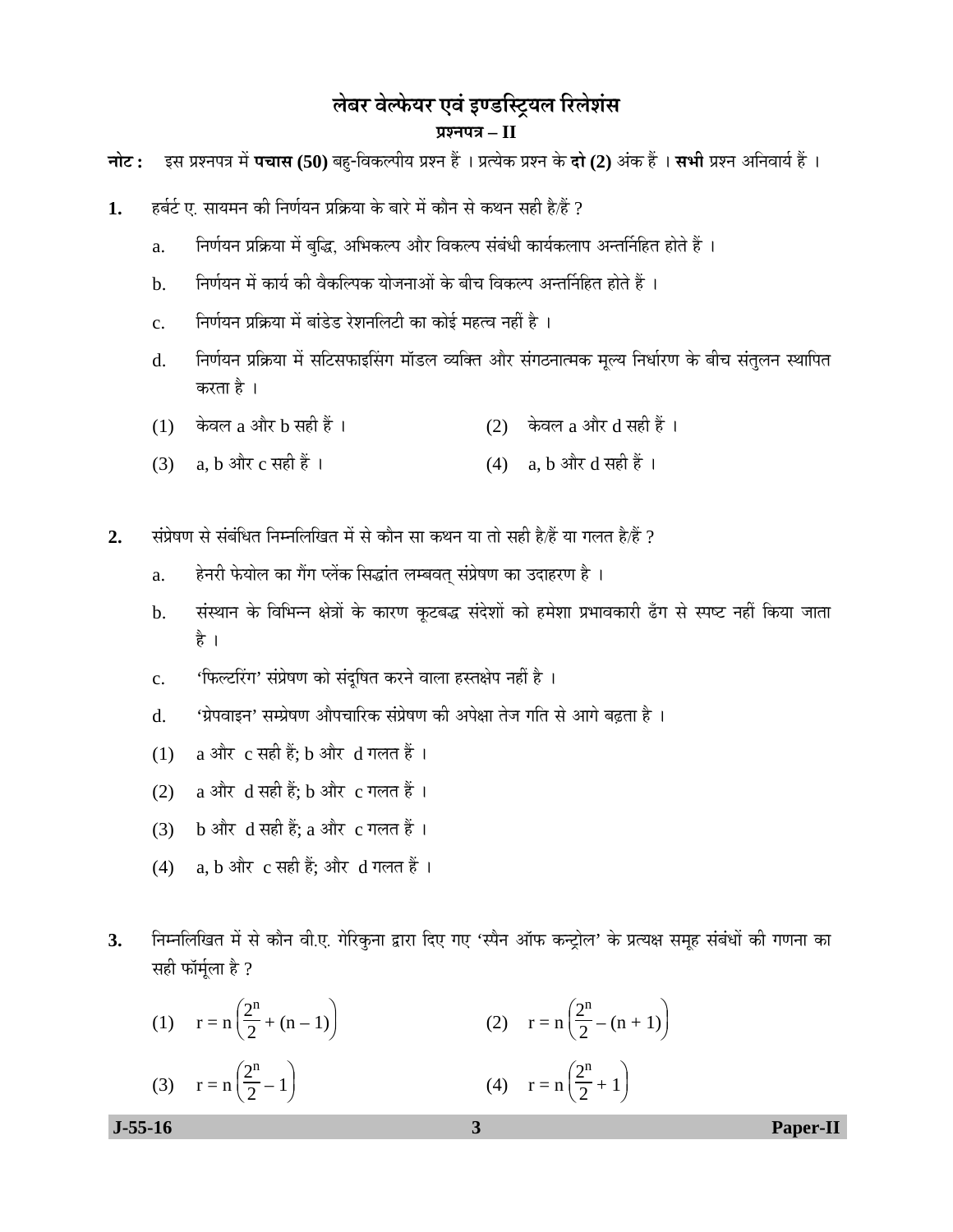# **4.** Match List 'A' with List 'B' and choose the right answer by using the codes given :

|               |                 |                 | $List - A$   |          |                | $List - B$                       |
|---------------|-----------------|-----------------|--------------|----------|----------------|----------------------------------|
| i.            | <b>Staffing</b> |                 |              |          | a.             | Motivation                       |
| ii.           | Planning        |                 |              |          | b.             | Training                         |
| iii.          |                 | Directing       |              |          | $\mathbf{c}$ . | Forecasting                      |
|               |                 | iv. Controlling |              |          | d.             | <b>Comparison of Performance</b> |
| <b>Codes:</b> |                 |                 |              |          |                |                                  |
|               | $\mathbf{i}$    | $\ddot{\rm n}$  | iii iv       |          |                |                                  |
| (1)           | $\mathbf{a}$    | $\mathbf b$     | $\mathbf{C}$ | d        |                |                                  |
| (2)           | $\mathbf b$     | $\mathbf C$     | $\mathbf{a}$ | d        |                |                                  |
| (3)           | $\mathbf{C}$    | $\mathbf b$     | $\mathbf d$  | $\rm{a}$ |                |                                  |
| (4)           | d               | $\mathbf b$     | $\mathbf c$  | a        |                |                                  |
|               |                 |                 |              |          |                |                                  |

**5.** Which of the following pair is correctly matched ?

|     | $(1)$ F.W. Taylor | Human Relations Approach                 |
|-----|-------------------|------------------------------------------|
|     | (2) Henry Fayol   | - Universality of Management             |
| (3) | Elton Mayo        | - Psychological Approach                 |
| (4) |                   | M. Parker Follet – Scientific Management |

**6.** Read the following and mark your answer according to the answer code given below : Wage incentive plans have the following objects :

- (a) Increasing workers morale
- (b) Lowering unit cost
- (c) Lowering capital cost
- (d) Lowering depreciation charges

Answer code :

- (1) a & d are correct.
- (2) a & c are correct.
- (3) a & b are correct.
- (4) c & d are correct.

**Paper-II 1-55-16**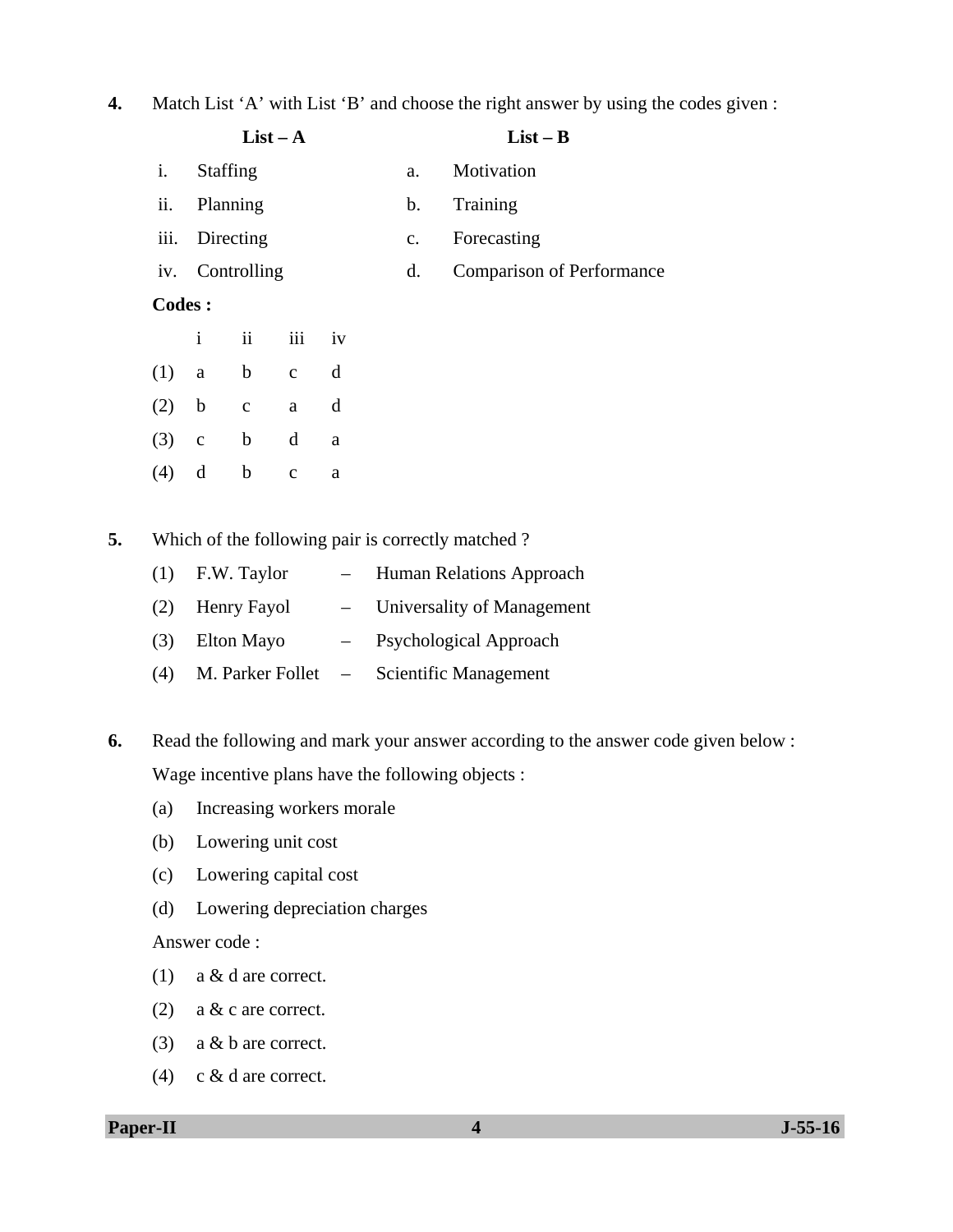**4.** सूची 'A' को सूची 'B' से सुमेलित करें और नीचे दिए गए कूटों से सही उत्तर का चयन करें :

|    |         |              | सूची $- A$                    |              |               |                | सूची $-$ B                                             |  |
|----|---------|--------------|-------------------------------|--------------|---------------|----------------|--------------------------------------------------------|--|
|    |         |              | i. कर्मचारी रखना              |              |               | a.             | प्रेरणा                                                |  |
|    |         | ii. नियोजन   |                               |              |               | b.             | प्रशिक्षण                                              |  |
|    |         |              | iii. निर्देशन देना            |              |               | $\mathbf{c}$ . | पूर्वानुमान लगाना                                      |  |
|    |         |              | iv. नियंत्रण करना             |              |               | d.             | कार्य निष्पादन की तुलना                                |  |
|    | कूट :   |              |                               |              |               |                |                                                        |  |
|    |         | $\mathbf{i}$ | $\overrightarrow{\mathbf{i}}$ | iii          | iv            |                |                                                        |  |
|    | (1)     | $\rm{a}$     | $b$ c                         |              | $\mathbf d$   |                |                                                        |  |
|    | $(2)$ b |              | $\mathbf{c}$                  | a            | $\mathbf d$   |                |                                                        |  |
|    |         |              | $(3)$ c b                     | d            | $\mathbf{a}$  |                |                                                        |  |
|    | $(4)$ d |              | $\mathbf b$                   | $\mathbf{c}$ | $\rm{a}$      |                |                                                        |  |
|    |         |              |                               |              |               |                |                                                        |  |
| 5. |         |              |                               |              |               |                | निम्नलिखित में से कौन सा जोड़ा सही रूप से सुमेलित है ? |  |
|    | (1)     |              | एफ.डब्ल्यू. टेलर              |              |               |                | – मानव संबंध उपागम                                     |  |
|    |         |              | (2) हेनरी फेयोल               |              |               |                | प्रबन्धन की सर्वव्यापकता                               |  |
|    |         |              | (3) एल्टन मायो                |              | $\frac{1}{2}$ |                | मनोवैज्ञानिक उपागम                                     |  |
|    |         |              | (4) एम. पार्कर फोलेट          |              |               |                | – वैज्ञानिक प्रबन्ध                                    |  |
|    |         |              |                               |              |               |                |                                                        |  |

6. निम्नलिखित को पढ़ें और दिए गए कूट से अपने उत्तर को चिह्नित करें : मजदूरी प्रोत्साहन योजनाओं में निम्नलिखित चीजें होती हैं :

- a. कामगारों के मनोबल को बढ़ाना
- b. इकाई लागत को कम करना
- c. पूँजीगत लागत को कम करना
- d. हास प्रभारों को कम करना

उत्तर कूट :

- (1) a और d सही हैं ।
- (2) a और  $c$  सही हैं ।
- (3) a और  $b$  सही हैं ।
- (4)  $c \operatorname{c} \operatorname{d} \overline{\mathfrak{c}}$  (4)  $\operatorname{d} \overline{\mathfrak{c}}$   $\operatorname{d} \overline{\mathfrak{c}}$  ।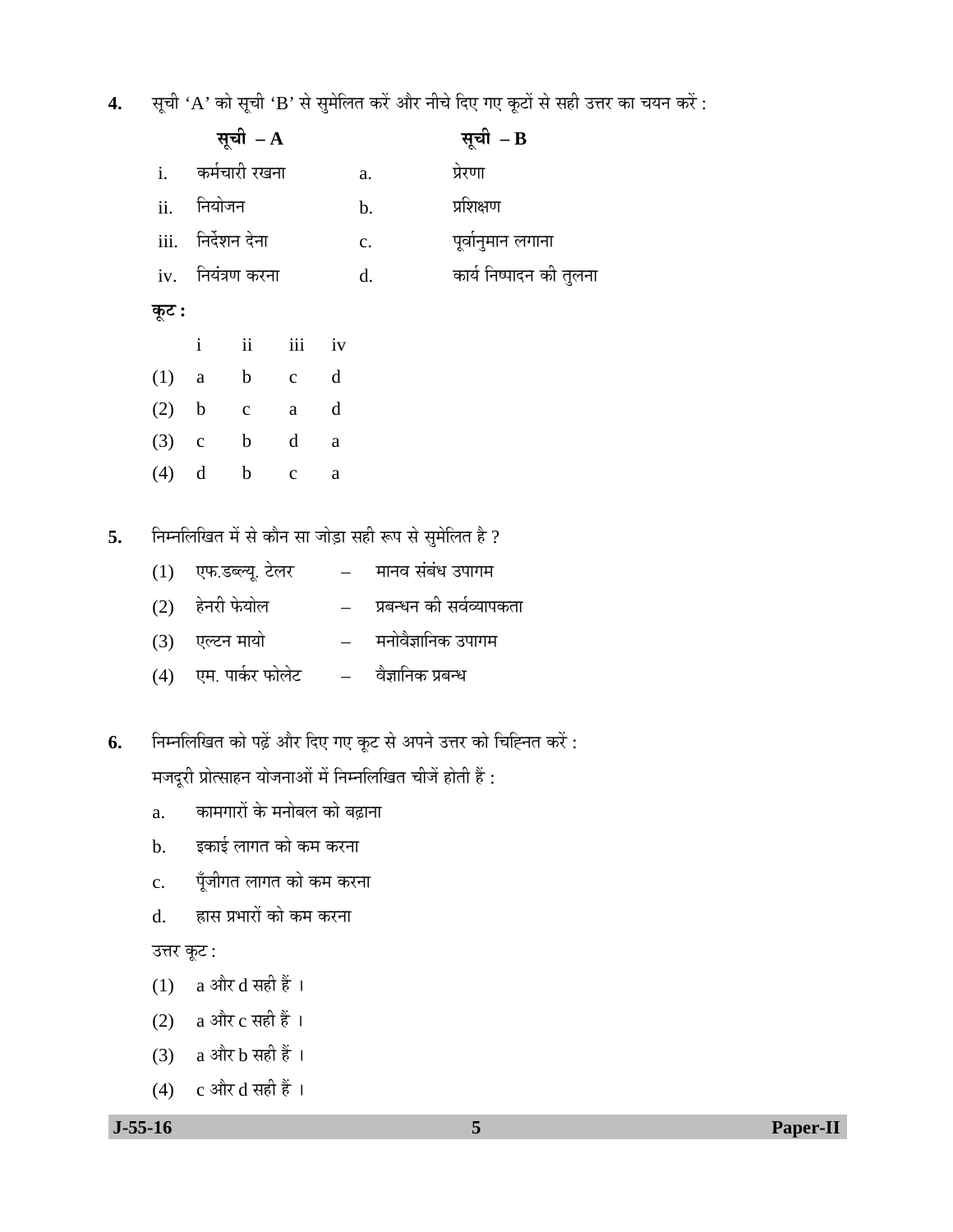**7.** Match the following selection errors  $(List - I)$  with their descriptions  $(List - II)$ :

| $List-I$<br>$List - II$ |
|-------------------------|
|-------------------------|

- a. True negative i. Selection score is high; performance score is low.
- b. True positive ii. Both selection and performance scores are low.
- c. False negative iii. Selection score is low; performance score is high.
- d. False positive iv. Both selection and performance scores are high.

### **Codes :**

- a b c d
	- $(1)$  ii iii iv i
- $(2)$  ii iv iii i
- $(3)$  iv i ii iii
	- $(4)$  iii ii iv i
- **8. Assertion (A) :** Competency based job analysis describing jobs in terms of measurable, observable, and behavioural competencies is currently gaining importance.
	- **Reason (R)** : Re-engineering redesigns the business process in such a manner that small multi-disciplinary self-managing teams get the task done together through multi-skilled competencies.
	- (1) Both (A) and (R) are wrong.
	- (2) (A) is right and  $(R)$  is wrong.
	- (3) Both (A) and (R) are right and (R) explains the  $(A)$ .
	- (4) Both (A) and (R) are right, but (R) does not explain the  $(A)$ .
- **9.** Arrange the following steps in disciplinary procedure in their right order :
	- (a) Framing and issue of charge sheet
	- (b) Domestic enquiry
	- (c) Preliminary enquiry
	- (d) Reporting of misconduct to disciplinary authority
	- (e) Notice of enquiry
	- (f) Findings of enquiry officer
	- (g) Examination of evidences
	- (h) Closure
	- (1) d, e, a, c, b, g, h, f (2) d, c, a, e, b, g, h, f
	- (3) d, e, a, c, b, g, f, h (4) d, a, c, e, b, g, f, h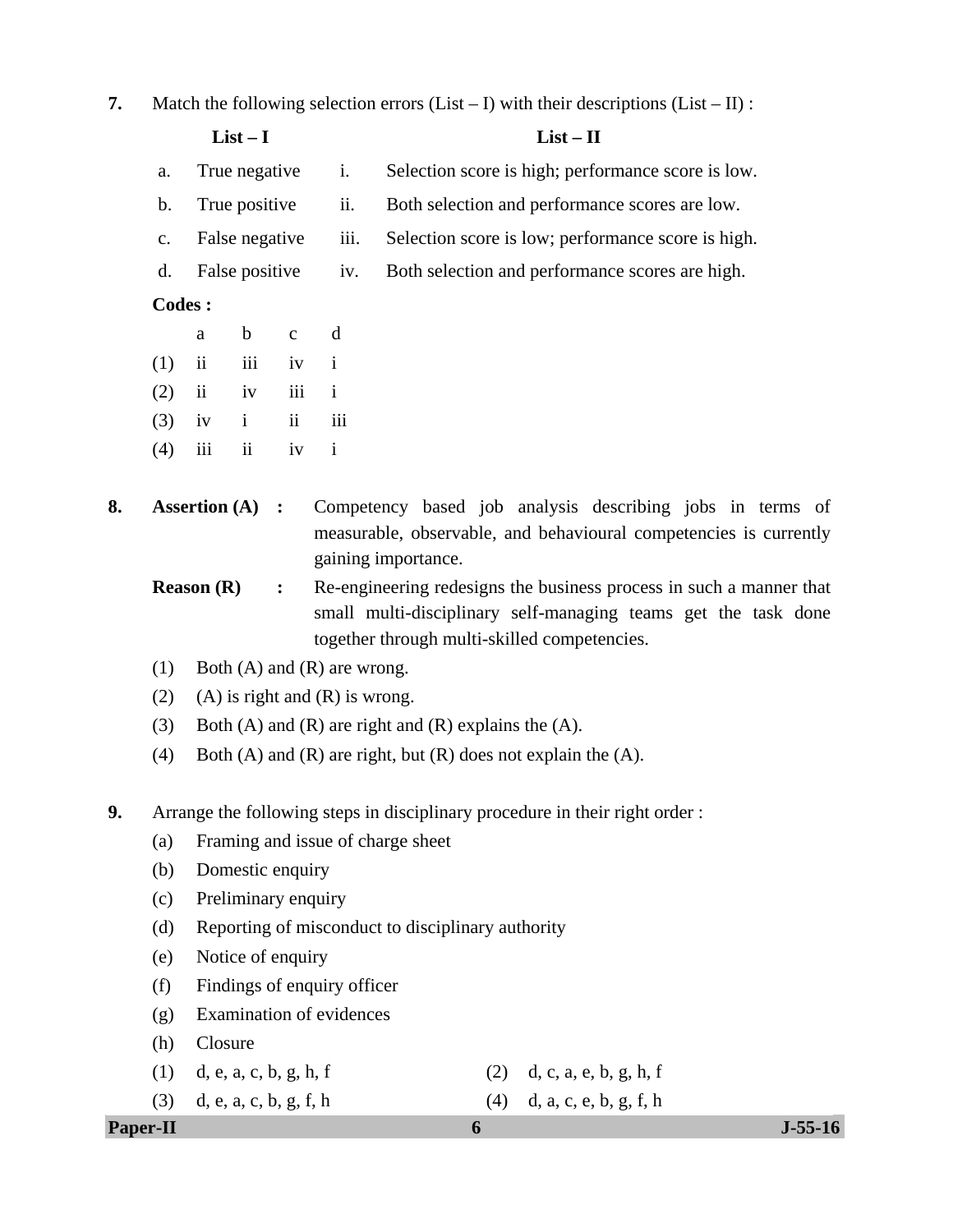**7.** निम्नलिखित चयन त्रुटियों (सूची – I) को उनके विवरणों (सूची – II) के साथ सुमेलित कीजिए :

|    |               | सूची - I                         |                         |              | सूची - II                                                                                                                                                             |
|----|---------------|----------------------------------|-------------------------|--------------|-----------------------------------------------------------------------------------------------------------------------------------------------------------------------|
|    | a.            | सही ऋणात्मक                      |                         | i.           | चयन स्कोर उच्च होता है; निष्पादन स्कोर निम्न होता है ।                                                                                                                |
|    | $\mathbf b$ . | सही धनात्मक                      |                         | ii.          | चयन और निष्पादन दोनों स्कोर निम्न होते हैं ।                                                                                                                          |
|    | $C_{\bullet}$ | गलत ऋणात्मक                      |                         | iii.         | चयन स्कोर निम्न होता है; निष्पादन स्कोर उच्च होता है ।                                                                                                                |
|    | d.            | गलत धनात्मक                      |                         | iv.          | चयन और निष्पादन स्कोर दोनों उच्च होते हैं ।                                                                                                                           |
|    | कूट :         |                                  |                         |              |                                                                                                                                                                       |
|    |               | $\mathbf b$<br>a                 | $\mathbf c$             | d            |                                                                                                                                                                       |
|    | (1)           | $\overline{\mathbf{ii}}$<br>iii  | iv                      | $\mathbf{i}$ |                                                                                                                                                                       |
|    | (2)           | $\overline{\mathbf{u}}$<br>iv    | iii                     | $\mathbf{i}$ |                                                                                                                                                                       |
|    | (3)           | $\mathbf{i}$<br>iv               | $\overline{\mathbf{u}}$ | iii          |                                                                                                                                                                       |
|    | (4)           | iii<br>$\mathbf{ii}$             | iv                      | $\mathbf{i}$ |                                                                                                                                                                       |
| 8. |               | अभिकथन $(A)$                     | $\ddot{\cdot}$          |              | मापने योग्य, अवलोकन योग्य और व्यवहारमूलक सक्षमता के अर्थ में रोजगार का वर्णन<br>करने वाला क्षमता आधारित रोजगार विश्लेषण को वर्तमान में महत्त्व मिल रहा है ।           |
|    | कारण $(R)$    |                                  | $\ddot{\bullet}$        | जाता है ।    | पुनर्अभियंत्रण व्यवसाय प्रक्रिया का इस तरह से पुनर्अभिकल्पन करते हैं कि छोटी बहु-<br>विषयक स्व-प्रंबधन टीमों का कार्य विविध-कुशल कार्यक्षमताओं के माध्यम से संपन्न हो |
|    | (1)           | (A) और (R) दोनों गलत हैं।        |                         |              |                                                                                                                                                                       |
|    | (2)           | $(A)$ सही है और $(R)$ गलत है ।   |                         |              |                                                                                                                                                                       |
|    | (3)           |                                  |                         |              | (A) और (R) दोनों सही हैं और (R), (A) की व्याख्या करता है।                                                                                                             |
|    | (4)           |                                  |                         |              | (A) और (R) दोनों सही हैं, परन्तु (R), (A) की व्याख्या नहीं करता है ।                                                                                                  |
|    |               |                                  |                         |              |                                                                                                                                                                       |
| 9. |               |                                  |                         |              | अनुशासनिक प्रक्रिया के निम्न कदमों को उनके सही क्रम में व्यवस्थित कीजिए :                                                                                             |
|    | a.            | आरोप-पत्र को तैयार एवं जारी करना |                         |              |                                                                                                                                                                       |
|    | $\mathbf b$ . | घरेलू जाँच                       |                         |              |                                                                                                                                                                       |
|    | $C_{\bullet}$ | प्राथमिक जाँच                    |                         |              |                                                                                                                                                                       |
|    | d.            |                                  |                         |              | अनुशासनिक प्राधिकारी को गलत आचरण की सूचना देना                                                                                                                        |
|    | e.            | जाँच की सूचना                    |                         |              |                                                                                                                                                                       |
|    | f.            | जाँच अधिकारी के निष्कर्ष         |                         |              |                                                                                                                                                                       |
|    | g.            | साक्ष्यों की जाँच                |                         |              |                                                                                                                                                                       |
|    | h.            | बंद होना                         |                         |              |                                                                                                                                                                       |
|    | (1)           | d, e, a, c, b, g, h, f           |                         |              | d, c, a, e, b, g, h, f<br>(2)                                                                                                                                         |
|    | (3)           | d, e, a, c, b, g, f, h           |                         |              | (4)<br>d, a, c, e, b, g, f, h                                                                                                                                         |

 **J-55-16 7 Paper-II**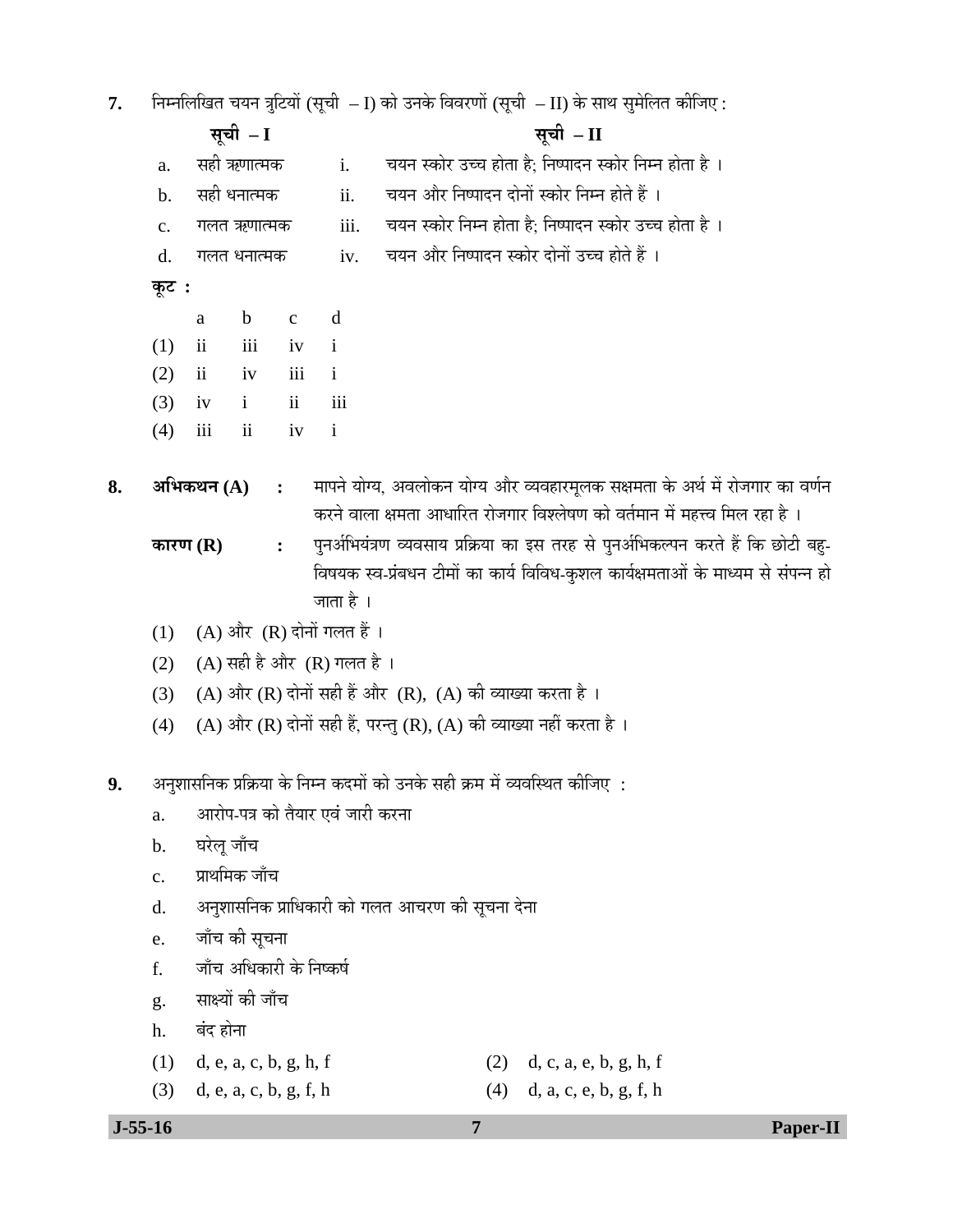- **10.** Who among the following is associated with the types of personnel department such as independent, integrated; staff-coordinated and split function categories ?
	- (1) Dale Yoder
	- (2) Dale S. Beach
	- (3) Richard P. Calhoon
	- (4) Dalton E. McFarland
- **11. Assertion (A)** : Chronological age is rather crude measure of time since birth which can hide a multitude of individual differences in vigour, energy, enthusiasm, fitness, and so on. However, cognitive age could be a facet of personality related to openness to experience.
	- **Reason (R)** : Consumer psychology provides evidence that cognitive age is a much better guide to people's buying habits, leisure pursuits, and so on than chronological age.

# **Codes :**

- (1) (A) is true,  $(R)$  is not true.
- (2) (A) and (R) both are true. (R) explains (A).
- (3) (A) and  $(R)$  both are true.  $(R)$  does not explain  $(A)$ .
- (4) (A) is not true,  $(R)$  is true.
- **12. Assertion (A) :** Each role must have enough stressers which may help the role occupant to stretch himself/herself to meet the challenge. In the role where the scope is limited to routine work, the role occupants do not perceive any challenge.
	- **Reason (R)** : While every role has some routine elements, challenge can also be incorporated into every role. However, the challenge should not exceed an optimal limit, otherwise it may produce dysfunctional stress, resulting in poor performance or damage to the health of the employee in the long run.

# **Codes :**

- (1) (A) and  $(R)$  both are true,  $(R)$  does not explain  $(A)$ .
- (2) (A) and (R) both are true,  $(R)$  explains  $(A)$ .
- (3) (A) is true,  $(R)$  does not explain  $(A)$ .
- (4) (A) is not true,  $(R)$  explains  $(A)$ .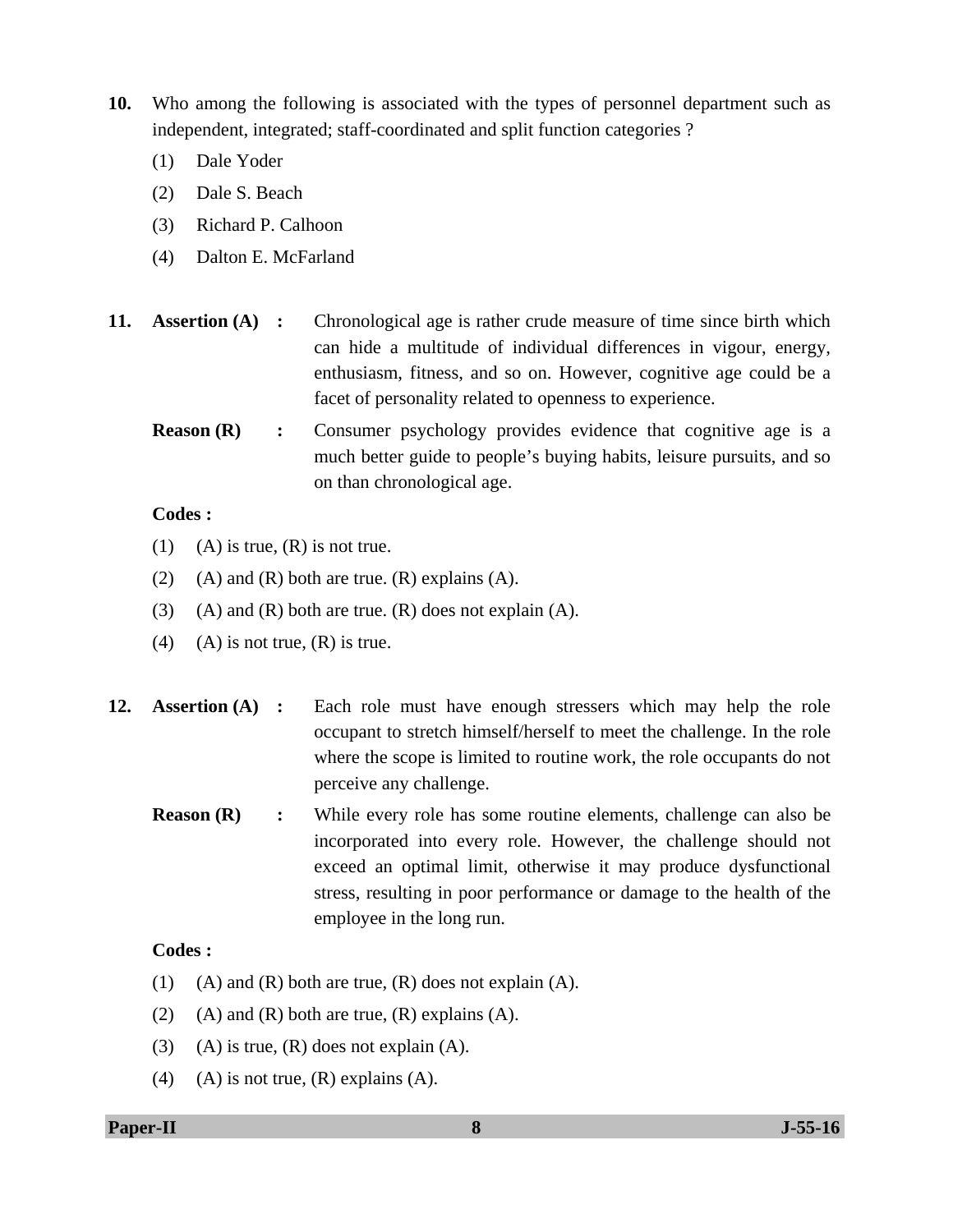- 10. निम्न में से कौन कार्मिक विभाग के प्रकारों जैसे स्वतंत्र, एकीकृत, कर्मचारी-समन्वित और विखंडित कार्य श्रेणियों से संबंधित है ?
	- (1) डेल योडर
	- (2) डेल एस. बीच
	- (3) रिचर्ड पी. कल्हून
	- (4) डाल्टन ई. मैकफरलैंड
- 11. **अभिकथन (A) :** कालक्रमिक आयु जन्म से समय की अपरिष्कृत माप है जो बल, ऊर्जा, उत्साह, शारीरिक सक्षमता इत्यादि में अनेक व्यक्तिगत भिन्नताओं को छिपा सकता है । तथापि संज्ञानात्मक आयु अनुभव के प्रति खुलेपन से संबंधित व्यक्तित्व का पक्ष हो सकता है ।
	- **ÛúÖ¸üÞÖ (R) :** ˆ¯Ö³ÖÖꌟÖÖ ´Ö®ÖÖê×¾Ö–ÖÖ®Ö µÖÆü ÃÖÖõµÖ ˆ¯Ö»Ö²¬Ö Ûú¸üÖŸÖÖ Æîü ×Ûú ÃÖÓ–ÖÖ®ÖÖŸ´ÖÛú †ÖµÖã ÛúÖ»ÖÛÎú×´ÖÛú आयु की अपेक्षा लोगों के क्रय आदत, खाली समय में किए जाने वाले कार्यों इत्यादि के बारे में बेहतर पथप्रदर्शक होती है ।

#### **Ûæú™ü :**

- (1) (A) सही है, (R) गलत है ।
- (2) (A) और (R) दोनों सही हैं, (R), (A) की व्याख्या करता है ।
- (3) (A) और (R) दोनों सही हैं, (R), (A) की व्याख्या नहीं करता है ।
- (4) (A) गलत है, (R) सही है ।
- 12. **अभिकथन** (A) : प्रत्येक भूमिका में पर्याप्त दबाव कारक होने चाहिए जो चुनौतियों को पूरा करने के लिए भूमिका निभाने वालों को अपने आपको पूर्ण रूप से पात्र रखने में मदद कर सकता है । ऐसी भूमिका में जहाँ क्षेत्र नेमि कार्य तक सीमित है भूमिका निभाने वाले को किसी चुनौती का आभास नहीं होता है ।
	- **ÛúÖ¸üÞÖ (R) :** •ÖÆüÖÑ ¯ÖÏŸµÖêÛú ³Öæ×´ÖÛúÖ ´Öë Ûãú"û ®Öê×´Ö ŸÖ¢¾Ö ÆüÖêŸÖê Æïü ¾ÖÆüà ¯ÖÏŸµÖêÛú ³Öæ×´ÖÛúÖ ´Öë "Öã®ÖÖîŸÖß ÛúÖê ¿ÖÖ×´Ö»Ö किया जा सकता है । तथापि चुनौती को अनुकूलतम सीमा से आगे नहीं बढ़ना चाहिए अन्यथा यह दृष्क्रिया तनाव उत्पन्न करती है जिसका परिणाम कमजोर निष्पादन है या दीर्घकाल में कर्मचारी के स्वास्थ्य को क्षति पहुँचा सकता है ।

### **Ûæú™ü :**

- (1) (A) और (R) दोनों सही हैं, (R), (A) की व्याख्या नहीं करता है ।
- (2) (A) और (R) दोनों सही हैं, (R), (A) की व्याख्या करता है ।
- (3) (A) सही है, (R), (A) की व्याख्या नहीं करता है ।
- (4) (A) गलत है, (R), (A) की व्याख्या करता है ।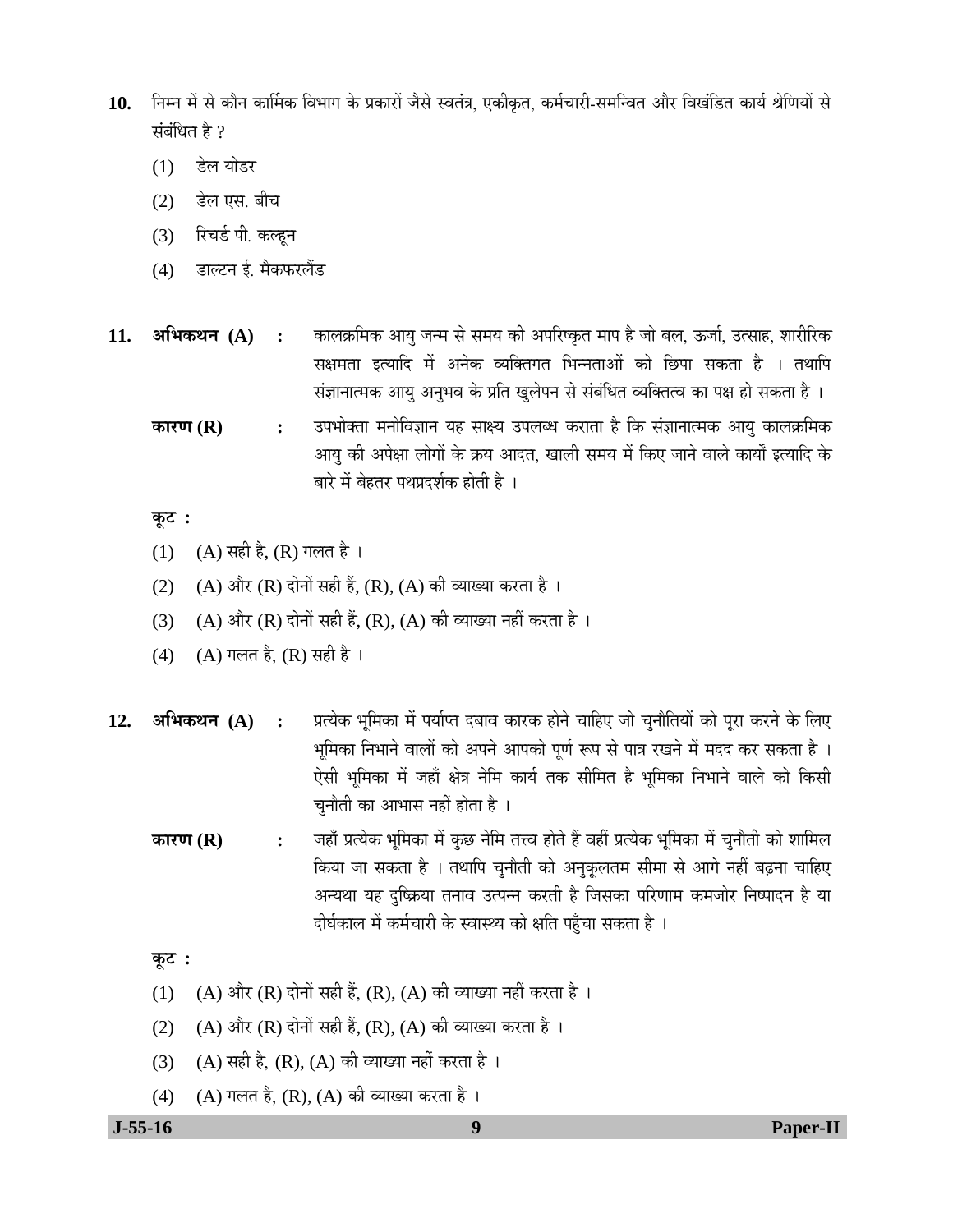**13.** A situation which refers to the consequences that different conflict handling strategies may have antecedent conditions. It may either resolve the conflict or make for future conflict.

This may be termed as :

- (1) Behavioural view of conflict
- (2) Conflict containment strategy
- (3) Conflict Aftermath
- (4) Conflict Manifestation
- **14.** Following are the probable errors committed during organizational processes :
	- (i) leniency or severity error
	- (ii) primacy and recency effects
	- (iii) Halo effect
	- (iv) Spill over effect
	- (v) Status effect
	- (vi) Perceptual set

Which of the following statements is/are true/false ?

- a. (i), (ii), (iii) are recruitment errors.
- b. (i), (ii), (iii) are recruitment errors and (iv), (v) and (vi) are rating errors.
- c. All are rating errors.
- d. None are recruitment errors.

#### **Codes :**

- (1) b is true, d is false.
- (2) a is false, c is true.
- (3) c is true, a is false.
- (4) c and d are true, a and b are false.
- **15.** Which of the following methods of training is also known as 'socio-drama' or 'psychodrama' ?
	- (1) Strategic planner (2) Mirroring
	- (3) Apprenticeship (4) Role-playing

**Paper-II** J-55-16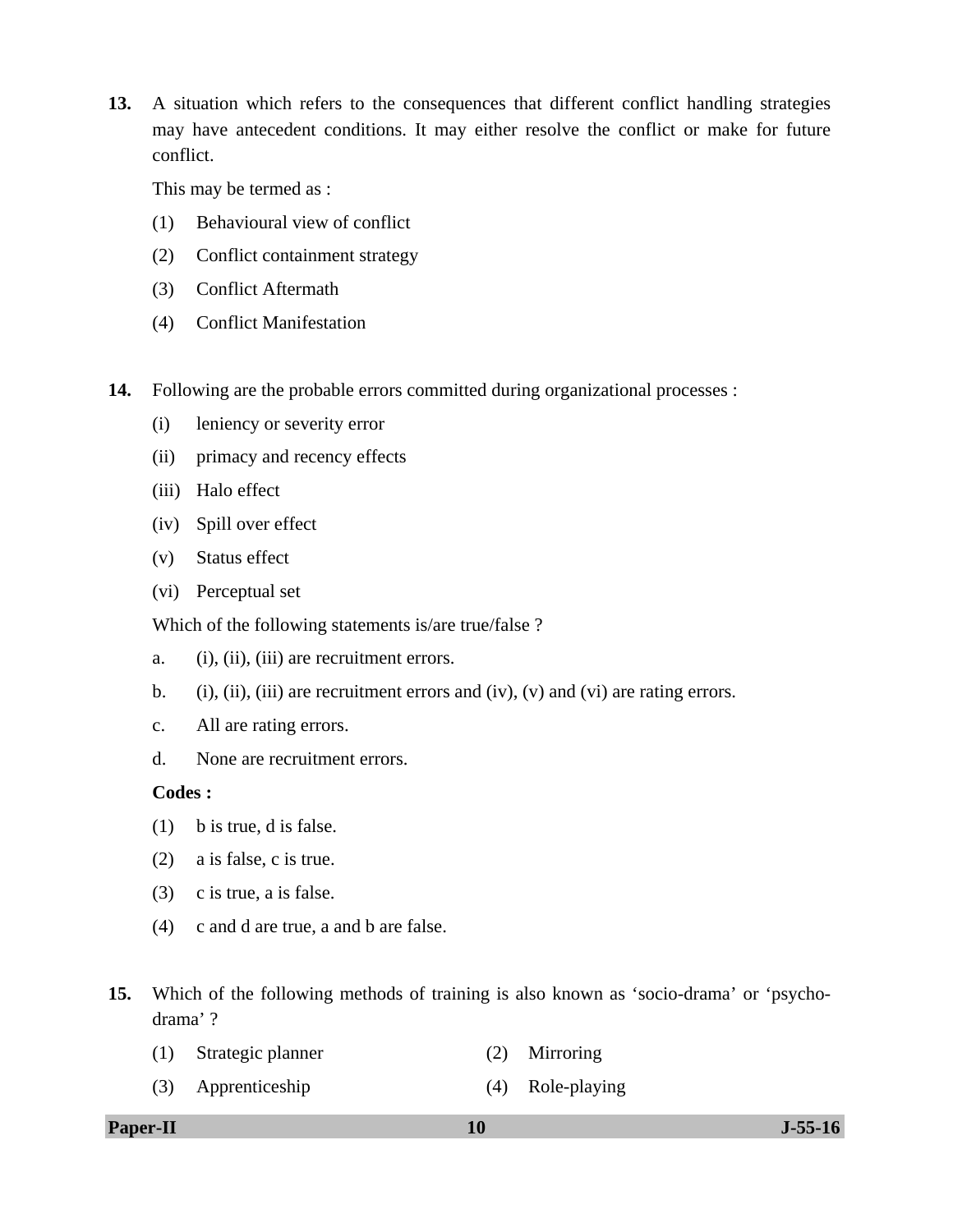13. एक स्थिति जो उन परिणामों को संदर्भित करती है, कि विभिन्न संघर्ष संचलन रणनीतियों की पूर्ववर्ती स्थितियाँ हो सकती है ।

यह संघर्ष को समाप्त कर सकता है या भविष्य में संघर्ष की ओर ले जा सकता है ।

इसे कहा जा सकता है :

- (1) संघर्ष का व्यवहारवादी विचार
- $(2)$  संघर्ष नियंत्रण रणनीति
- (3) संघर्ष परिणाम
- (4) संघर्ष अभिव्यक्ति
- 14. संगठनात्मक प्रक्रियाओं के दौरान होने वाली निम्नलिखित संभावित त्रूटियाँ हैं :
	- (i) लीनियन्सि या सिवरिटी एरर
	- (ii) प्राइमेसी एंड रिसेंसी एरर
	- (iii) हेलो इफेक्ट
	- (iv) स्पिल ओवर इफेक्ट
	- (v) स्टेटस इफेक्ट
	- (vi) परसेप्चुवल सेट

निम्न में से कौन से कथन सही/गलत हैं ?

- a. (i), (ii), (iii) भर्ती संबंधी त्रूटियाँ हैं ।
- b. (i), (ii), (iii) भर्ती संबंधी त्रुटियाँ हैं और (iv), (v) और (vi) रेटिंग त्रुटियाँ हैं ।
- c. सभी रेटिंग त्रुटियाँ हैं ।
- d. कोई भी भर्ती संबंधी त्रुटियाँ नहीं हैं ।

**Ûæú™ü :** 

- $(1)$  b सही है, d गलत है।
- (2) a गलत है, c सही है ।
- (3)  $c$  सही है, a गलत है।
- (4)  $\,$  c और d सही हैं, a और b गलत हैं ।

15. प्रशिक्षण के निम्नलिखित विधियों में से किसे 'सोशियो-ड्रामा' अथवा 'सायको-ड्रामा' के रूप में भी जाना जाता है ?

- (1) स्ट्रैटजिक प्लैनर (2) मिररिंग
- (3) अप्रेन्टिसशिप (4) रोल-प्लेइंग

 **J-55-16 11 Paper-II**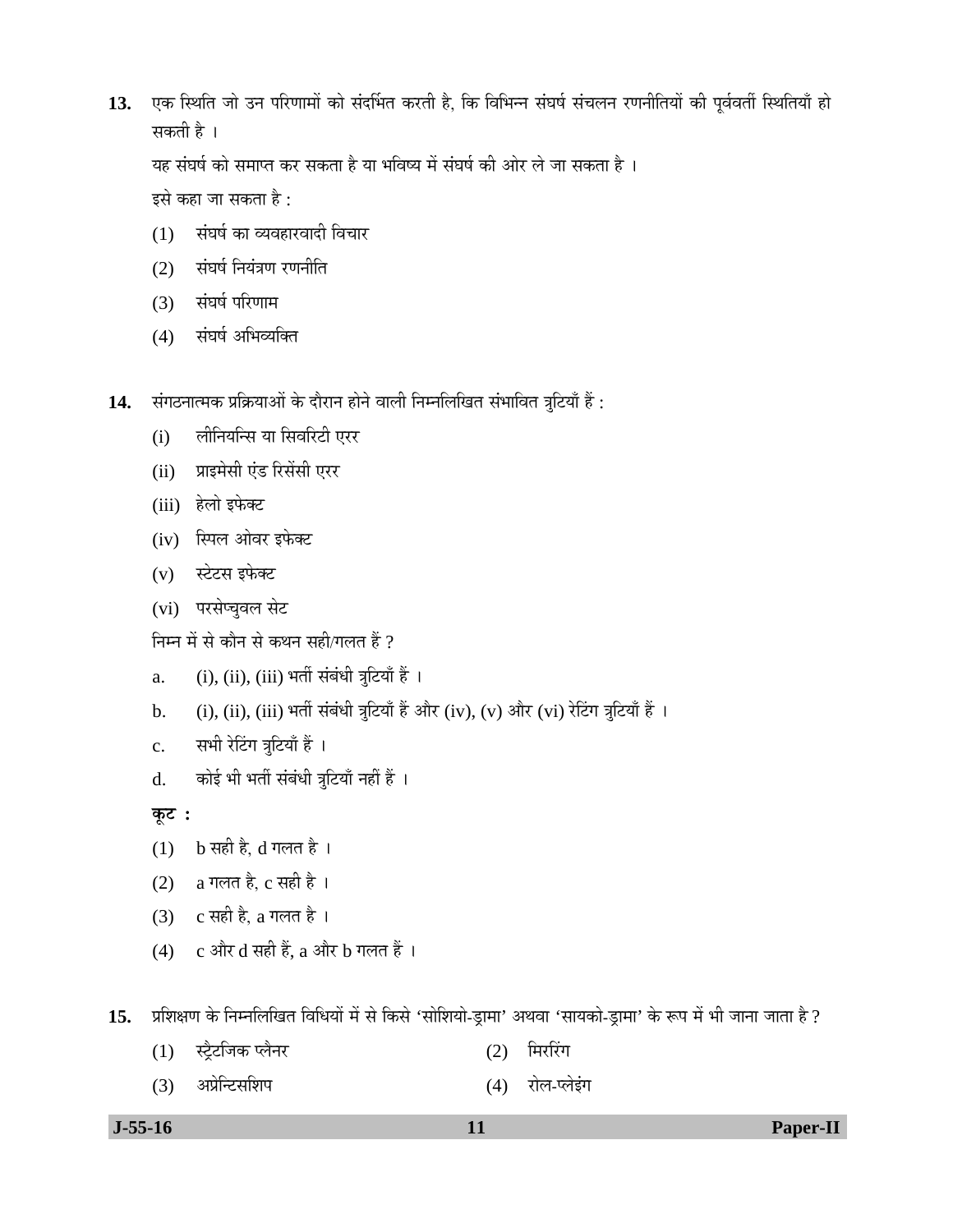- **16.** Consider the following :
	- a. Structural Analysis
	- b. Interaction Analysis
	- c. Life position Analysis
	- d. Environmental Analysis
	- e. Dispositional Analysis
	- f. Coping Behaviour Analysis

 Which among the above are the components of Dr. Eric Berne's Transactional Analysis Theory ?

- (1) c, d and e (2) a, c and e
- (3) a, b and c (4) b, c and e

**17.** FIRO-B was developed by William Schutz in late 1950s, and is based on the theory of interpersonal relations.

FIRO-B stands for :

- (1) Fundamental Interpersonal Response in organisations Behaviour
- (2) Feelings in Interpersonal Relations Openness Behaviour
- (3) Fellow Interpersonal Response in Organisation Behaviour
- (4) Fundamental Interpersonal Relations Orientation Behaviour
- **18.** Blake and Mouton proposed famous managerial Grid with 'task orientation' and 'people orientation' as two independent dimensions.

Identify the correct numerical denotions of the managerial styles given below :

- a. Team management
- b. Impoverished management
- c. Country club management
- d. Middle of the road management
- e. Authority compliance

|     | a          | b    | $\mathbf{C}$ | d    | e    |
|-----|------------|------|--------------|------|------|
| (1) | 9,9        | 1, 1 | 1,9          | 5, 5 | 9, 1 |
|     | $(2)$ 9, 1 | 1, 1 | 1, 9         | 9,9  | 5, 5 |
|     | $(3)$ 1, 1 | 5, 5 | 9,9          | 1, 9 | 9, 1 |
| (4) | 9,9        | 1, 1 | 5, 5         | 1, 9 | 9, 1 |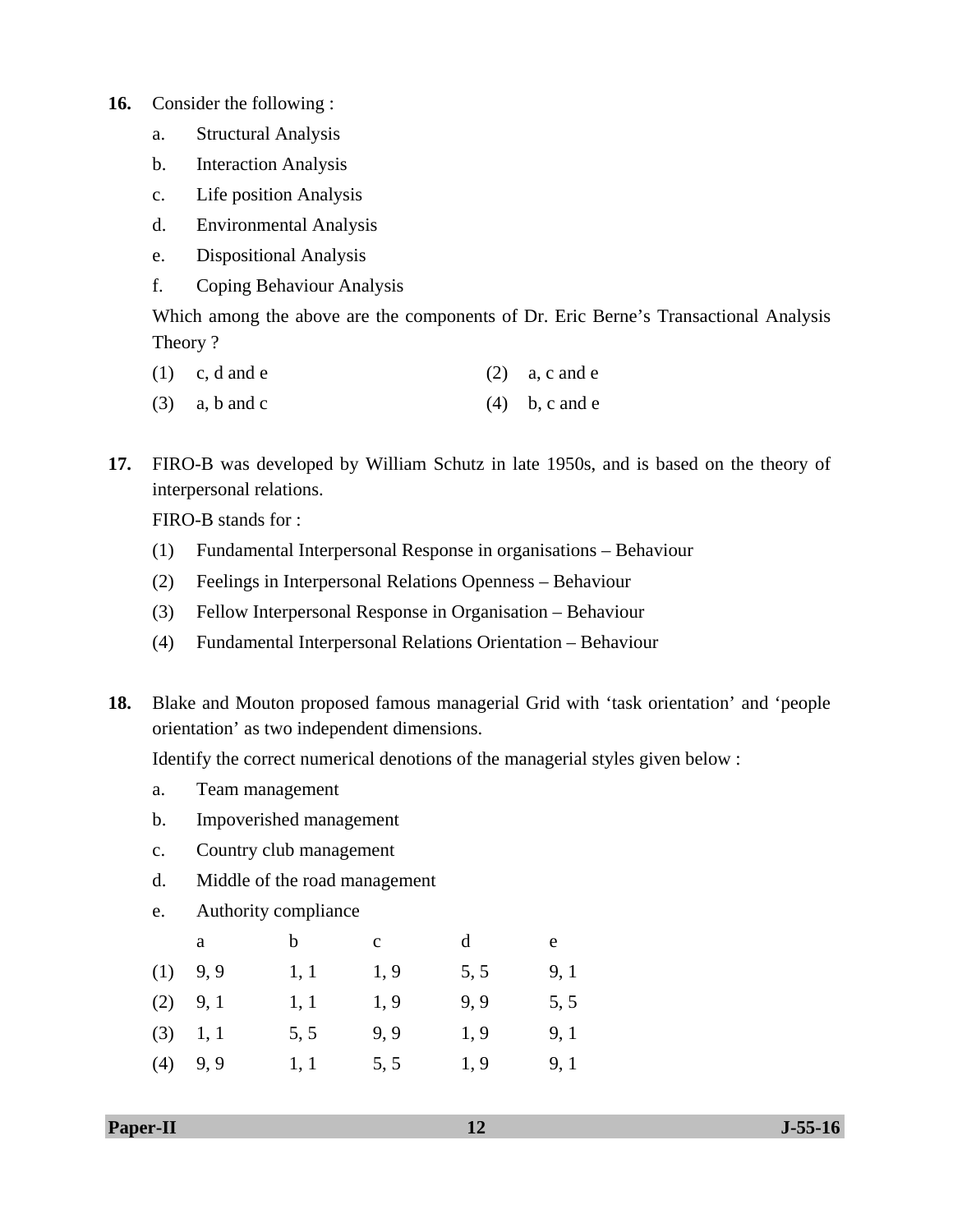- 16. Fiमलिखित पर विचार करें:
	- a. संरचनात्मक विश्लेषण
	- b. विचार विमर्श विश्लेषण
	- c. जीवन स्थिति विश्लेषण
	- d. वातावरण संबंधी विश्लेषण
	- e. हिस्पोजीशनल विश्लेषण
	- f. anेपिंग व्यवहार विश्लेषण

उपर्युक्त में से क्या डॉ. एरिक बर्ने के ट्रांजैक्शनल विश्लेषण सिद्धांत के घटक हैं ?

- (1) c, d और e (2) a, c और e
- (3) a, b और c (4) b, c और e
- 17. FIRO-B का विकास 1950 के दशक के उत्तरार्ध में विलियम शुट्ज द्वारा किया गया था और यह अन्तर्वैयक्तिक संबंधों के सिद्धांत पर आधारित है ।

 $FIRO-B$  जाना जाता है :

- (1) फन्डामेंटल इंटरपर्सनल रिस्पॉंस इन ओर्गेनाइजेशन-बिहैवियर
- (2) फीलिंग्स इन इंटरपर्सनल रिलेशन ओपननेस-बिहैवियर
- (3) + फेलो इंटरपर्सनल रिस्पॉस इन ऑर्गेनाइजेशन-बिहैवियर
- (4) फन्डामेंटल इंटरपर्सनल रिलेशन्स ओरिएन्टेशन-बिहैवियर
- 18. ब्लेक और मूटन ने दो स्वतंत्र आयामों के रूप में 'कार्य उन्मुख' और 'जन-उन्मुख' के साथ प्रसिद्ध प्रबन्धकीय ग्रिड का प्रस्ताव किया था

नीचे दी हुई प्रबन्धकीय शैलियों के सही सांख्यिक संकेतों से मिलान करें ।

- a. टीम प्रबन्धन
- $b_{i}$  तात्कालिक प्रबन्धन
- c. कंट्री क्लब प्रबन्धन
- d. क्विडिल ऑफ द रोड प्रबन्धन
- e. प्राधिकारी अनुपालन

```
<u>क</u>ूट :
```

|     | a    | b    | $\mathbf{c}$ | d    | e    |
|-----|------|------|--------------|------|------|
| (1) | 9, 9 | 1, 1 | 1,9          | 5, 5 | 9, 1 |
| (2) | 9, 1 | 1, 1 | 1,9          | 9,9  | 5, 5 |
| (3) | 1, 1 | 5, 5 | 9.9          | 1,9  | 9, 1 |
| (4) | 9,9  | 1, 1 | 5, 5         | 1, 9 | 9, 1 |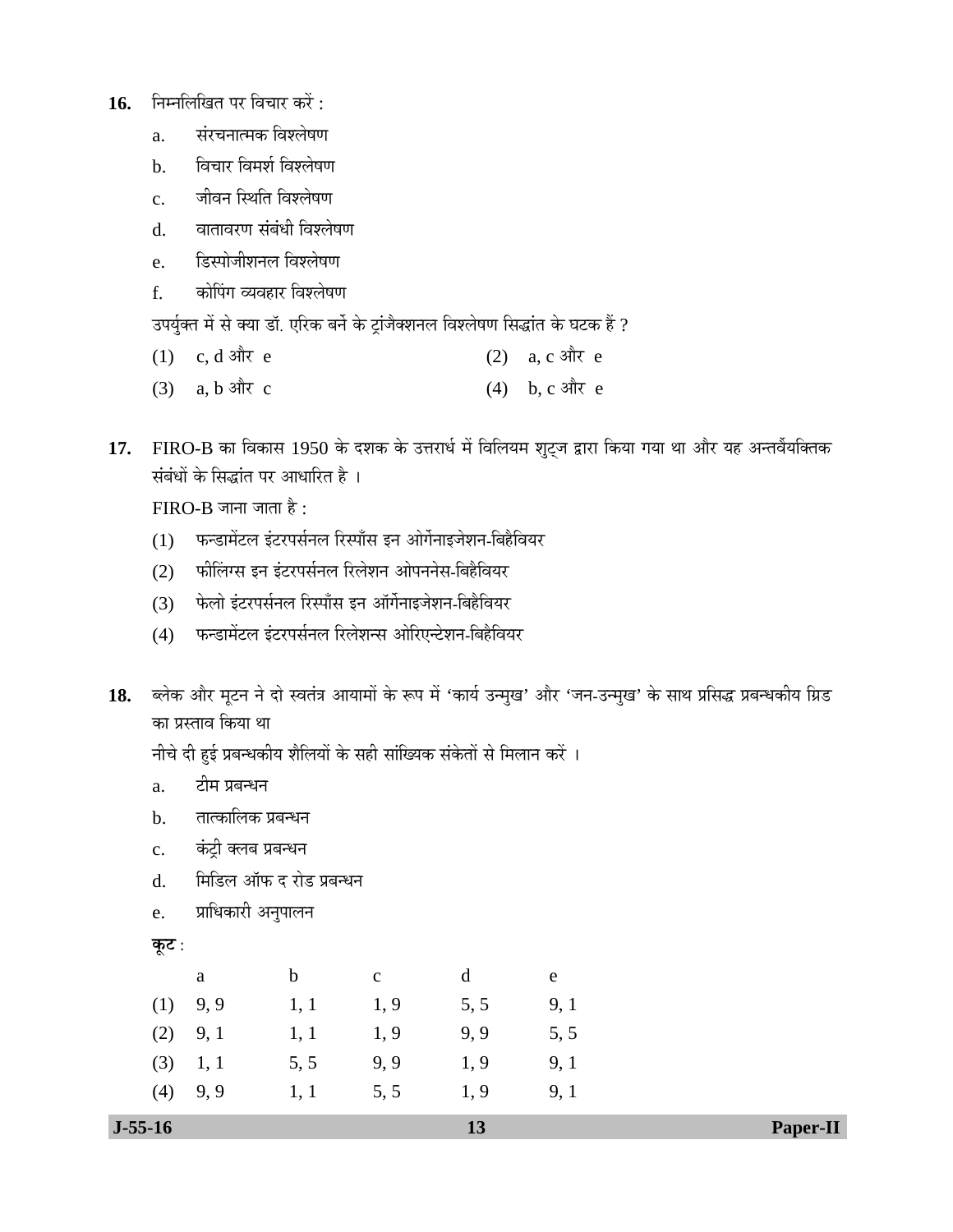- **19. Assertion (A)** : From its inception, the study of organisational change has noted the fact that many participants respond with dogged resistance to altering the status quo. Since the industrial revolution began, workers have at times sought, occasionally in extremely violent fashion, to block the introduction of new technology.
	- **Reason (R)** : Such behaviour may be either overt or covert. Overt resistance may take the form of employees deliberately failing to do the things necessary for successful change or simply being unenthusiastic about the change.

Covert resistance can be more detrimental to change than open resistance because it is harder to identify and eliminate.

# **Codes :**

- (1) (A) is true,  $(R)$  is false.
- (2) (A) is true,  $(R)$  explains  $(A)$ .
- $(3)$  (A) and  $(R)$  both are false.
- (4) (A) is true,  $(R)$  does not explain  $(A)$ .
- **20.** The conceptual foundation of OB are anchored in the Behavioural Sciences of Psychology, Anthropology, and Political Science. Match the Behavioural Science Source  $(List - B)$  of the OB Topics  $(List - A)$ .

| $List-A$        |  |               |                  |                         |      | $List - B$                                 |           |
|-----------------|--|---------------|------------------|-------------------------|------|--------------------------------------------|-----------|
|                 |  |               | <b>OB</b> Topics |                         |      | <b>Relevant Behavioural Science Source</b> |           |
| a.              |  |               |                  | Interpersonal styles    | i.   | <b>Political Science</b>                   |           |
| $\mathbf b$ .   |  |               |                  | <b>Societal Culture</b> | ii.  | Anthropology                               |           |
| c.              |  |               |                  | Power & Politics        | iii. | Psychology                                 |           |
|                 |  | <b>Codes:</b> |                  |                         |      |                                            |           |
|                 |  | $\mathbf{a}$  | $\mathbf b$      | $\mathbf{C}$            |      |                                            |           |
| (1)             |  | iii           | ii               | $\mathbf{i}$            |      |                                            |           |
| (2)             |  | $\mathbf{i}$  | ii               | iii                     |      |                                            |           |
| (3)             |  | iii           | $\mathbf{i}$     | ii                      |      |                                            |           |
| (4)             |  | $\mathbf{i}$  | iii              | $\ddot{\rm ii}$         |      |                                            |           |
| <b>Paper-II</b> |  |               |                  |                         |      | 14                                         | $J-55-16$ |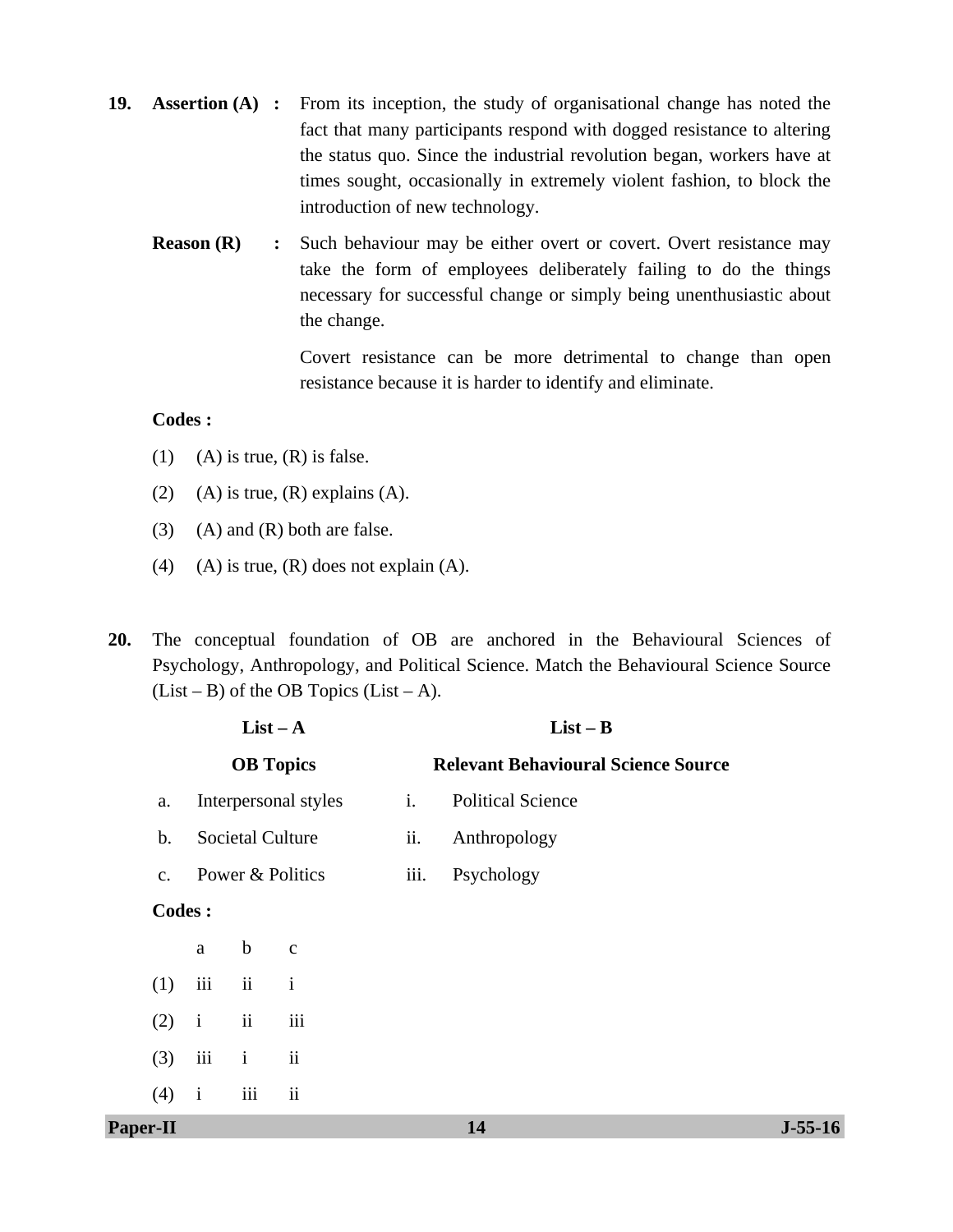- 19. अभिकथन (A) : आरम्भ से ही संगठनात्मक परिवर्तन ने इस तथ्य को नोट किया है कि यथा स्थिति को बदलने के संबंध में अनेक भागीदार घोर विरोधी प्रतिक्रिया देते हैं । जब से औद्योगिक क्रांति आरम्भ हई कामगारों ने नई प्रौद्योगिकी की शुरुआत को, कभी कभी अत्यन्त हिंसक रूप से, रोकने का प्रयास किया है ।
	- **कारण (R) :** इस प्रकार का व्यवहार खुले या छुपे रूप में हो सकता है । खुला विरोध सफल परिवर्तन के लिए आवश्यक कार्य को करने में कर्मचारी का जानबूझ कर विफल रहने या परिवर्तन के बारे में निरुत्साहित रहने का रूप ले सकता है । <u>छु</u>पा विरोध परिवर्तन के लिए खुले विरोध की अपेक्षा ज्यादा हानिकारक हो सकता है क्योंकि इसे पहचानना और समाप्त करना ज्यादा कठिन है<sup>।</sup>

# **Ûæú™ü :**

- (1) (A) सही है, (R) गलत है ।
- (2)  $(A)$  सही है,  $(R)$ ,  $(A)$  की व्याख्या करता है।
- (3) (A) और (R) दोनों गलत हैं ।
- (4) (A) सही है, (R), (A) की व्याख्या नहीं करता है ।
- 20. ओ.बी. की अवधारणात्मक संस्थापन का मनोविज्ञान, मानवशास्त्र एवं राजनीति विज्ञान के व्यवहारमूलक विज्ञान में उपयोग होता है ।

ओ.बी. शीर्षक (सूची-A) को व्यवहारमूलक विज्ञान स्रोत (सूची-B) के साथ सुमेलित कीजिए :

|                |              | सूची $- A$          |                         |      | सूची $-$ B                          |
|----------------|--------------|---------------------|-------------------------|------|-------------------------------------|
|                |              | ओ बी. शीर्षक        |                         |      | प्रासंगिक व्यवहारमूलक विज्ञान स्रोत |
| a.             |              | अन्तर्वैयक्तिक शैली |                         | i.   | राजनीति विज्ञान                     |
| $\mathbf{b}$ . |              | सामाजिक संस्कृति    |                         | ii.  | मानवशास्त्र                         |
| $\mathbf{c}$ . |              | सत्ता एवं राजनीति   |                         | iii. | मनोविज्ञान                          |
| कूट :          |              |                     |                         |      |                                     |
|                | a            | $\mathbf b$         | $\overline{c}$          |      |                                     |
| (1)            |              | iii ii i            |                         |      |                                     |
| (2)            | $i$ $ii$     |                     | iii                     |      |                                     |
| (3)            |              | iii i ii            |                         |      |                                     |
| (4)            | $\mathbf{i}$ | iii                 | $\overline{\mathbf{u}}$ |      |                                     |
|                |              |                     |                         |      |                                     |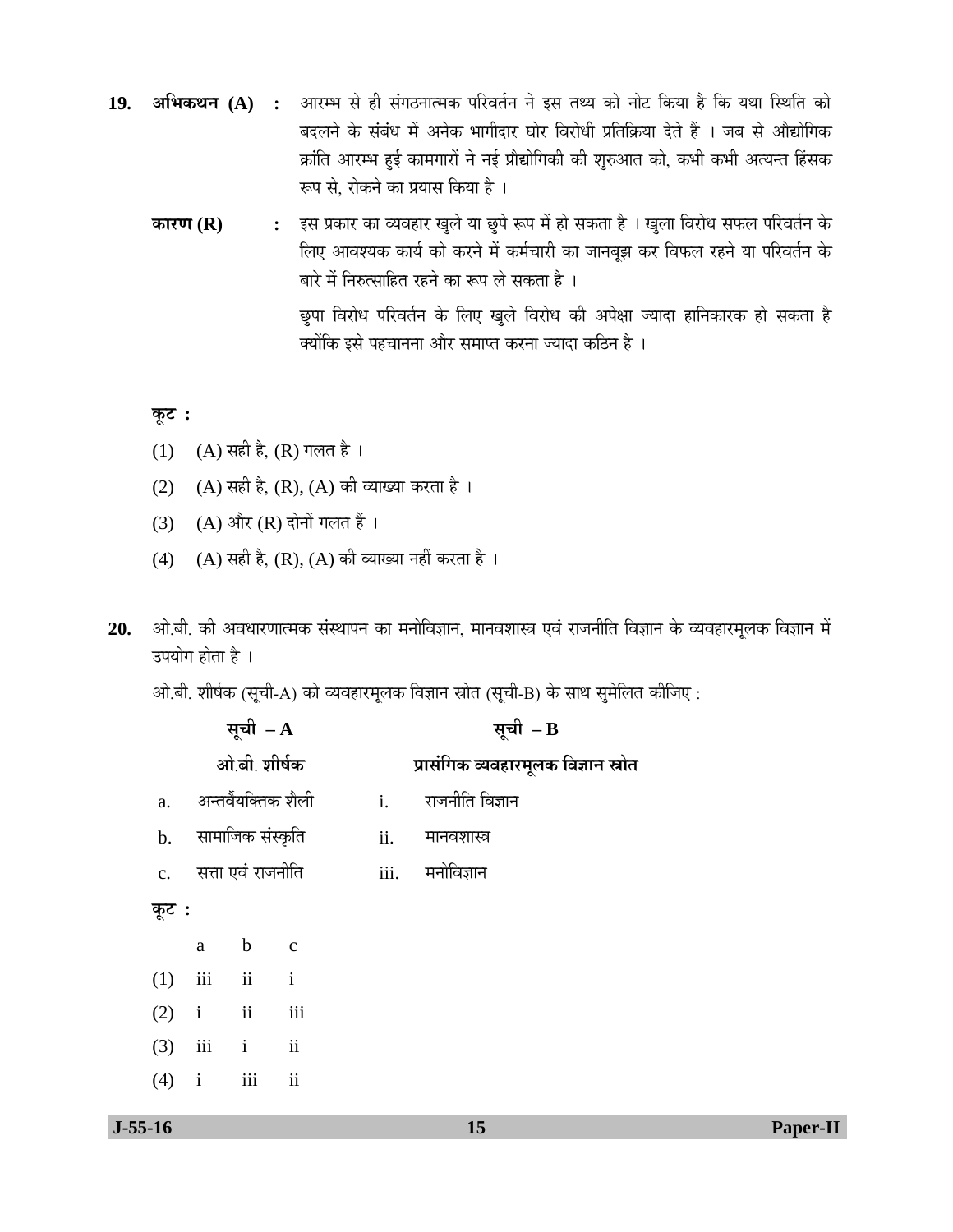- **21.** According to Sidney and Beatrice Webb, which of the following methods is/are employed by the trade unions to achieve their objectives ?
	- a. Mutual Insurance
	- b. Protective Labour Legislation
	- c. Collective Bargaining
	- (1) Only a (2) a and b
	- (3) a, b and c (4) Only b

**22.** The first of May in 1927 was for the first time celebrated as 'Labour Day' at

- (1) Calcutta (2) Bombay
- (3) Madras (4) Ahmedabad

**23.** Who started the publication of the Bengali Weekly, titled 'Janawani' in Calcutta ?

- (1) Shapurji Bengalee (2) M.N. Roy
- (3) Muzaffar Ahmad (4) Diwan Chamanlal

**24.** According to the Second National Commission on Labour, 'check-off system' must be made compulsory for members of all registered trade unions in establishments employing :

- (1) 150 workers (2) 200 workers
- (3) 250 workers (4) 300 workers

**25.** Under which type of Union Security, an employee in the bargaining unit is obliged to pay dues to the union in return for the collective bargaining service which it is rendering to him, although he does not join the union ?

- (1) Preferential union shop (2) Closed shop
- (3) Agency shop (4) Union shop

**26.** The Ahmedabad Textile Labour Association is an example of

- (1) Craft Union (2) Staff Union
- (3) Industrial Union (4) General Union

**Paper-II 16** J-55-16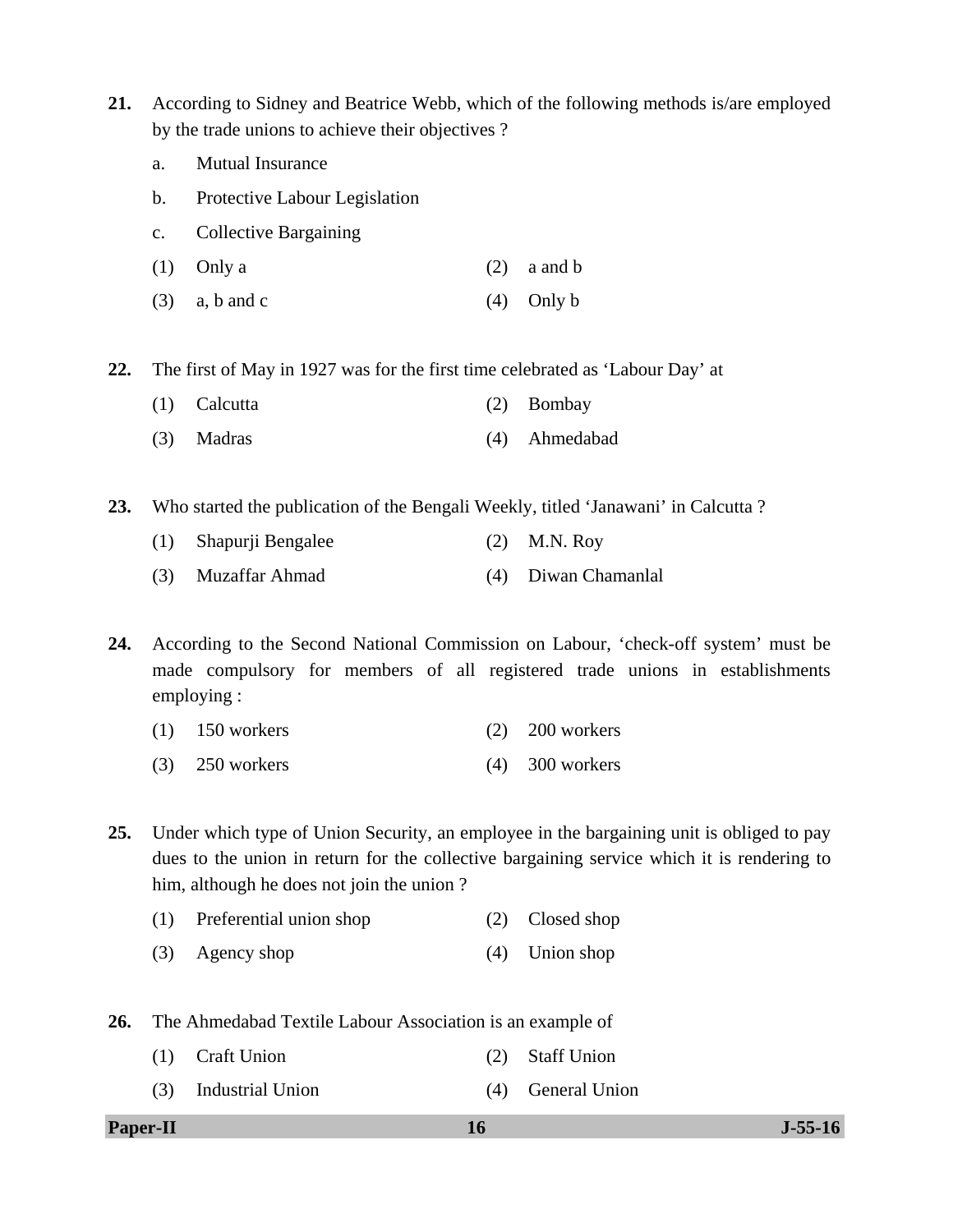21. सिडनी और बेटरीस वेब के अनुसार श्रम संघ अपने उद्देश्यों की प्राप्ति के लिए निम्नलिखित में से कौन सी पद्धति अपनाते हैं ?

- a. पारस्परिक बीमा
- b. संरक्षणात्मक श्रम विधान
- c. सामूहिक सौदेबाजी
- $(1)$  केवल a (2) a और b
- $(3)$  a, b और c  $(4)$  केवल b

22. वर्ष 1927 में एक मई को पहली बार 'मजदूर दिवस' के रूप में कहाँ पर मनाया गया था ?

- (1) कलकत्ता (2) बॉम्बे
- (3) ´Ö¦üÖÃÖ (4) †Æü´Ö¤üÖ²ÖÖ¤ü

23. किसने 'जनवाणी' शीर्षक से एक बंगाली सप्ताहिक का प्रकाशन कलकत्ता में आरम्भ किया था ?

(1) शापुरजी बंगाली (2) एम.एन. रॉय (3) मुजफ्फर अहमद (4) दीवान चमनलाल

24. द्वितीय राष्ट्रीय श्रम आयोग के अनुसार 'चेक ऑफ सिस्टम' को कितने, कामगारों को नियुक्त करने वाले प्रतिष्ठानों में सभी पंजीकृत मजदूर संघों के सदस्यों के लिए अनिवार्य बनाया जाना चाहिए ?

- $(1)$   $150$  कामगारों के लिए  $(2)$   $200$  कामगारों के लिए
- (3)  $250$  कामगारों के लिए  $(4)$   $300$  कामगारों के लिए

25. किस प्रकार की संघ सुरक्षा के अन्तर्गत सौदेबाजी इकाई का एक कर्मचारी, जो कि यद्यपि संघ में शामिल नहीं होता हे, तथापि वह संघ से सौदेबाजी सेवा पाने के एवज में संघ को बकाए का भुगतान करने के लिए बाध्य होता है ?

- $(1)$  प्रिफरेंशियल यूनियन शॉप $(2)$  क्लोज्ड शॉप
- (3) ‹•ÖëÃÖß ¿ÖÖò¯Ö (4) µÖæ×®ÖµÖ®Ö ¿ÖÖò¯Ö
- 26. अहमदाबाद टेक्सटाइल लेबर एशोसिएशन किसका उदाहरण है ?
	- (1) ׿ֻ¯Öß ÃÖÓ'Ö (2) Ûú´ÖÔ"ÖÖ¸üß ÃÖÓ'Ö (3) औद्योगिक संघ (4) सामान्य संघ
-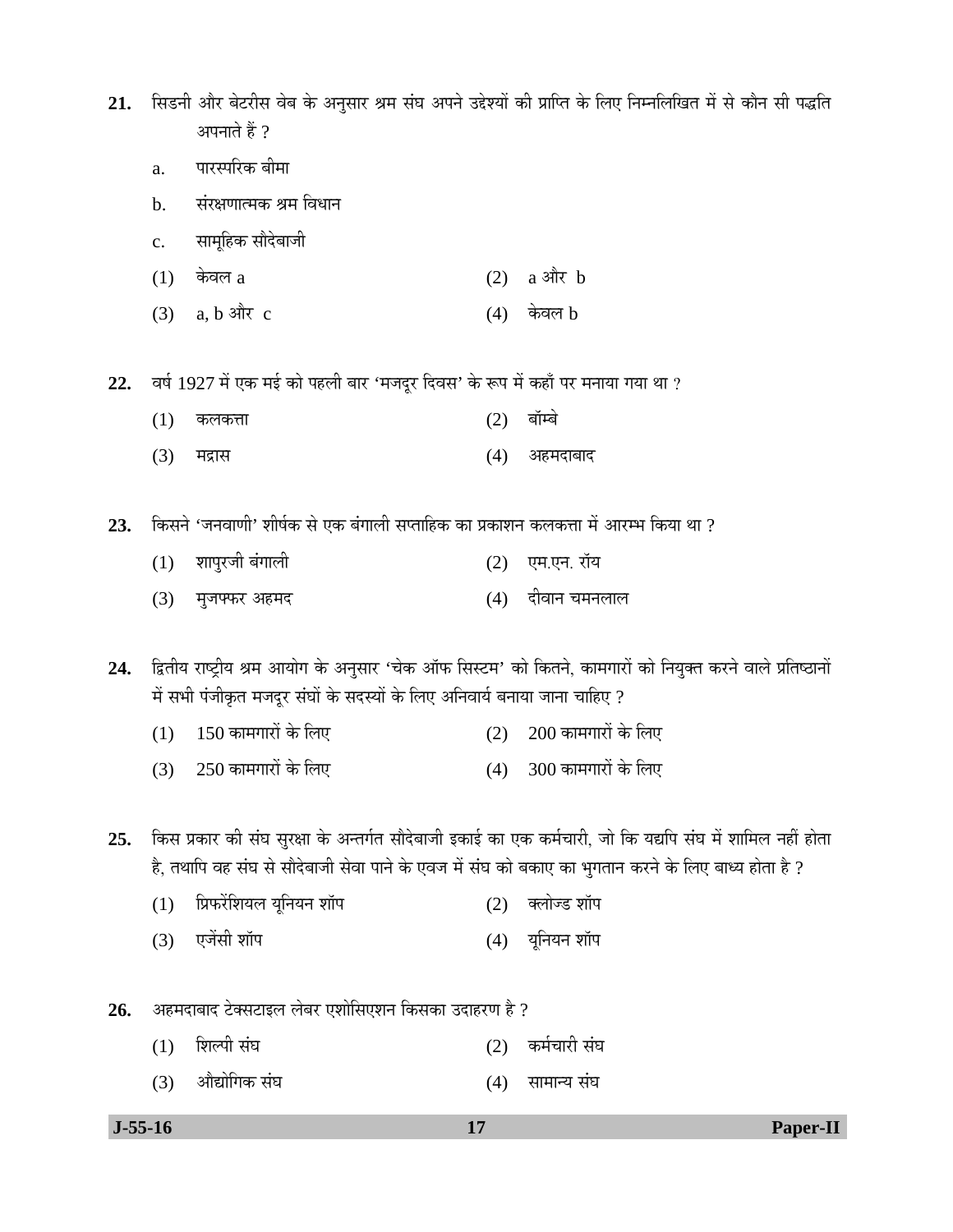- **27.** Which of the following is a non-statutory adhoc body ?
	- (1) Central Implementation and Evaluation Committee
	- (2) Central Committee on Labour Research
	- (3) Committee on Conventions
	- (4) Wage Board
- **28.** Which of the following statements relating to the First National Commission on Labour is correct ?
	- (1) The Commission submitted its report in 1968.
	- (2) The Commission recommended that it would not be desirable to make union recognition compulsory under a Central Law.
	- (3) The Commission recommended that it would be desirable to make union recognition compulsory under a Central Law.
	- (4) The Commission recommended that a trade union seeking recognition should have at least 20 percent membership of the workers of an establishment.
- **29.** There exists hurdles on the way of healthy growth of collective bargaining in India. Which among the following are not the hurdles of collective bargaining ?
	- a. Conditions of workers
	- b. Promotion of lasting industrial peace
	- c. Voluntariness in recognition of Union
	- d. Ineffective procedure for determination of representative union.
	- e. Provision for elaborate Adjudication machineries.
	- f. Comprehensive coverage of labour laws.

# **Codes :**

- (1) a and b (2) c and d
- (3) e and f (4) c and e
- **30.** Which of the following statements relating to the participation of workers in Management Bill, 1990 is not correct ?
	- (1) The Bill was introduced in the Lok Sabha on the  $30<sup>th</sup>$  May, 1990.
	- (2) The introduction of this Bill was the first comprehensive legislative effort towards the promotion of workers' participation in management in India.
	- (3) The Bill envisaged a three-tier system of workers' participation in management.
	- (4) The Bill provided for the appointment of Inspectors and specified penalties for violating the provisions of the Act when enacted.

**Paper-II 18** J-55-16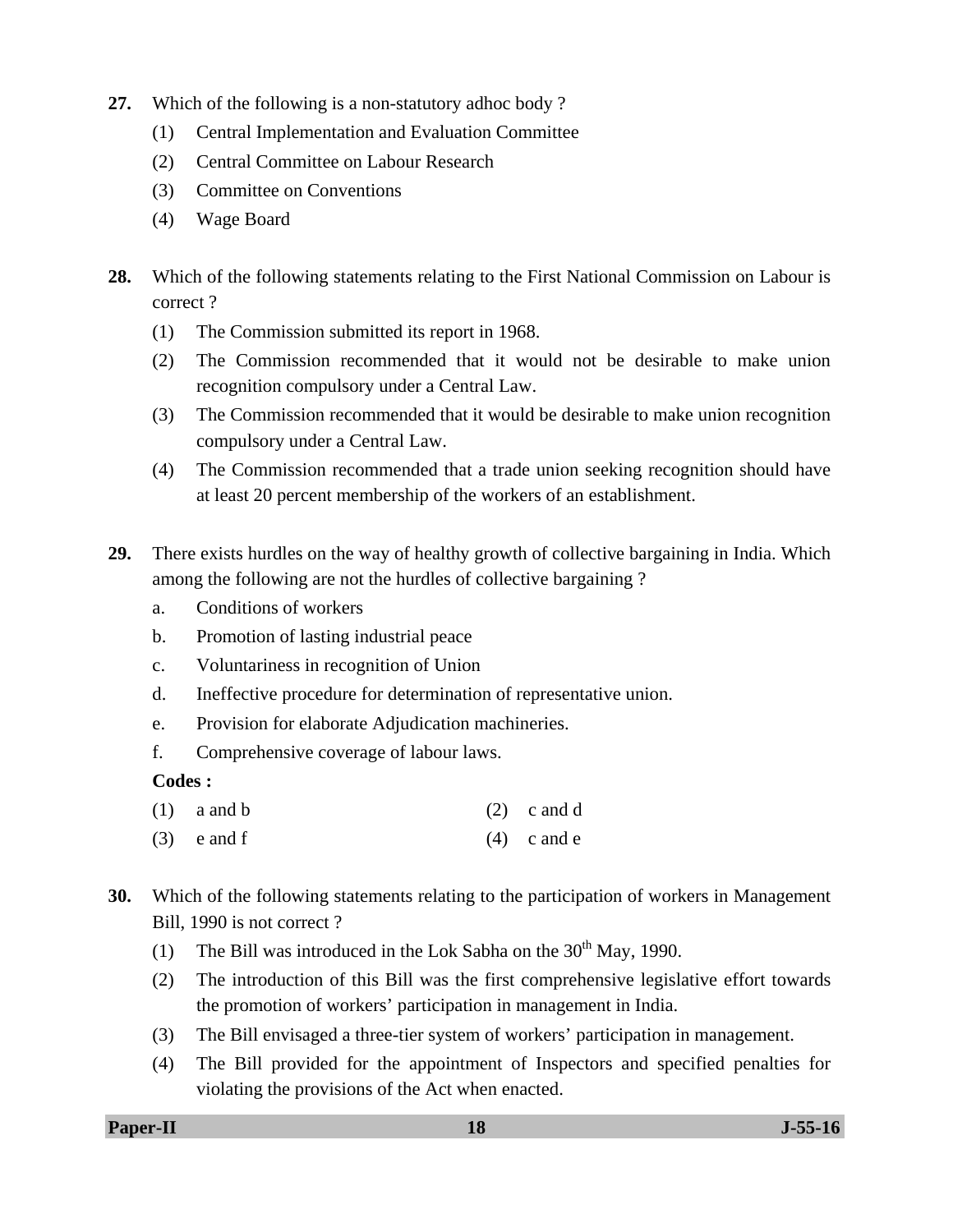- $27.$   $\,$  निम्न में से कौन गैर-सांविधिक तदर्थ निकाय है  $\,$  ?
	- (1) केन्द्रीय कार्यान्वयन एवं मूल्यांकन समिति
	- (2) केन्द्रीय श्रम अनुसंधान समिति
	- $(3)$  अभिसमय समिति
	- $(4)$  पारिश्रमिक बोर्द

28. <sup>94</sup> अम संबंधी प्रथम राष्ट्रीय आयोग से संबंधित निम्नलिखित में से कौन सा कथन सही है ?

- $(1)$  आयोग ने 1968 में अपना प्रतिवेदन प्रस्तुत किया ।
- (2) आयोग ने अनुशंसा की कि केन्द्रीय कानून के अन्तर्गत संघों की मान्यता अनिवार्य करना वांछित नहीं होगा ।
- (3) आयोग ने अनुशंसा की कि केन्द्रीय कानून के अन्तर्गत संघों की मान्यता अनिवार्य करना वांछित होगा ।
- (4) आयोग ने अनुशंसा की कि मान्यता चाहने वाले श्रम संघों में कम से कम प्रतिष्ठान के कामगारों की 20 प्रतिशत सदस्यता होनी चाहिए ।
- 29. भारत में सामूहिक सौदेबाजी के स्वस्थ विकास के माध्यम में कठिनाइयाँ आती हैं । निम्न में से कौन-कौन सामूहिक सौदेबाजी की कठिनाइयाँ नहीं है ?
	- a. कामगारों की स्थितियाँ
	- b. स्थायी औद्योगिक शांति को बढावा देना
	- c. संघ की मान्यता में स्वैच्छिकता
	- d. प्रतिनिधिक संघ के निर्धारण में निष्प्रभावी प्रक्रिया
	- e. निर्णय तंत्र के विस्तार संबंधी प्रावधान
	- f. श्रम कानूनों का व्यापक कवरेज

**Ûæú™ü :** 

- $(1)$  a और b  $(2)$  c और d
- $(3)$  e और f (4) c और e
- 30. Fiम्न में से कौन सा कथन प्रबंधन में कामगारों की भागीदारी विधेयक, 1990 के संबंध में सही नहीं है ?
	- (1) इस विधेयक को लोक सभा में 30 मई 1990 को पुर:स्थापित किया गया ।
	- (2) इस विधेयक का पुर:स्थापन भारत में प्रबंधन में कामगारों की भागीदारी को बढ़ावा देने के संबंध में पहला व्यापक विधायी प्रयास था ।
	- (3) इस विधेयक में प्रबंधन में कामगारों की भागीदारी की त्रि-स्तरीय प्रणाली की परिकल्पना की गई है ।
	- (4) इस विधेयक में निरीक्षकों की नियुक्ति और अधिनियम के अधिनियमित होने पर इसके उपबंधों के उल्लंघन के लिए विनिर्दिष्ट आस्तियों का उपबंध किया गया है ।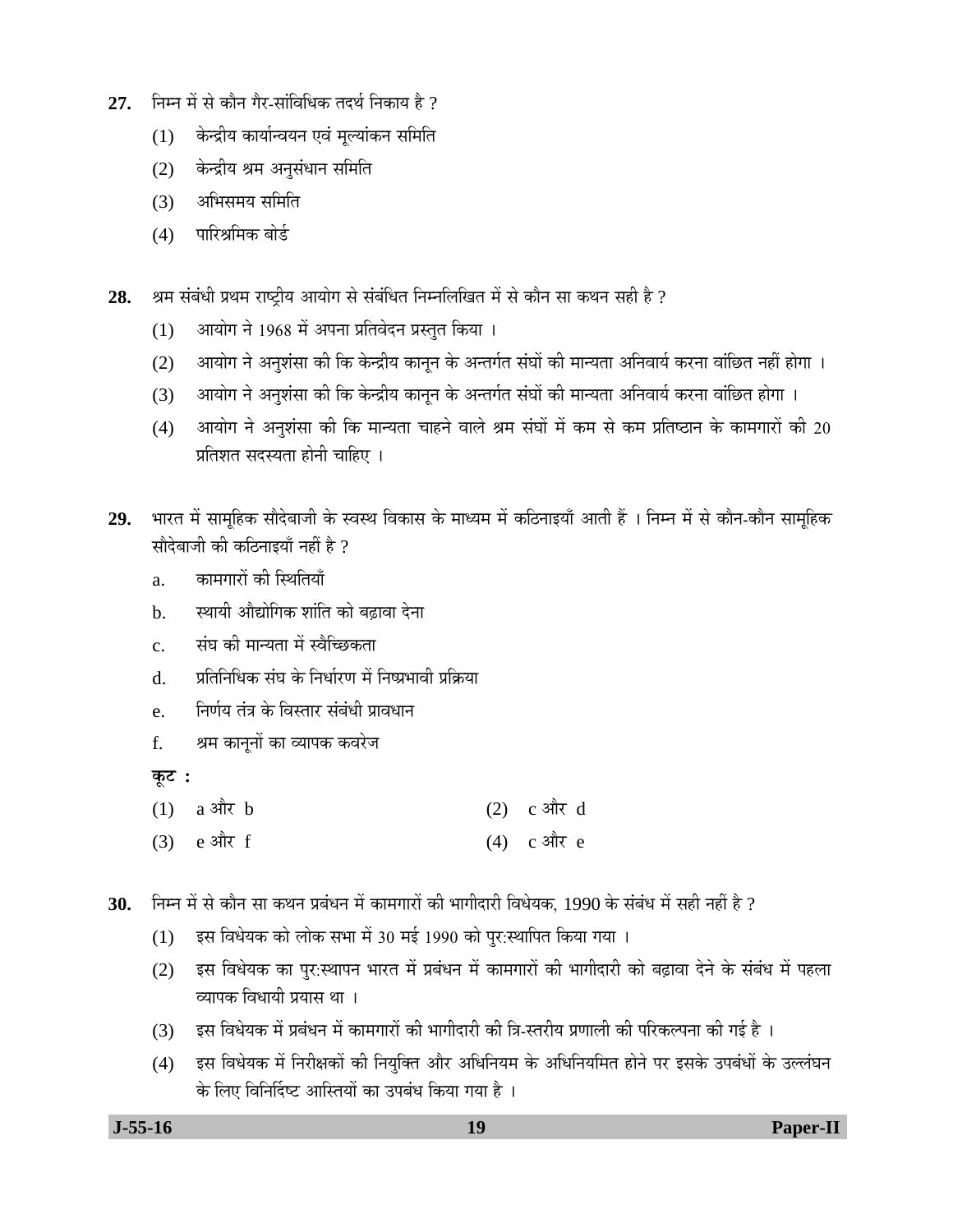- **31.** Which of the following is the prescribed qualification for appointment of a judge of an Employees' Insurance Court under the Employees' State Insurance Act, 1948 ?
	- (1) A judge of the High Court.
	- (2) Any presiding officer of a labour court with five years of experience.
	- (3) Any presiding officer of an Industrial Tribunal with three years of experience.
	- (4) Any person who is or has been a judicial officer or is a legal practitioner of five years standing.
- **32.** Which of the following is true relating to appointment of Site Appraisal Committee under the Factories Act, 1948 ?
	- (1) State Government may appoint it.
	- (2) Both State Governments and Central Government can appoint it.
	- (3) State Governments may appoint it in consultation with the Central Government.
	- (4) Central Government may appoint a Committee for each State in consultation with the respective State Governments.
- **33.** Social security provided by a 'means test' is called
	- (1) Need based assistance (2) Social assistance
	- (3) Social assurance (4) Mutual assistance
- **34.** Which of the following statements are true relating to payment of equal pay for equal work both for men and women ?
	- a. ILO adopted equal remuneration convention No 100 in 1951
	- b. India ratified ILO's Equal Remuneration Convention 100 in the year 1956
	- c. Provisions relating to equal pay for equal work for both men and women are provided under Article 42 of the Indian Constitution
	- d. The Equal Remuneration Ordinance was promulgated on  $26<sup>th</sup>$  September, 1975
	- (1) a and d are correct. (2) b and c are correct.
	- (3) a, c and d are correct. (4) a, b and d are correct.

**Paper-II 20 J-55-16**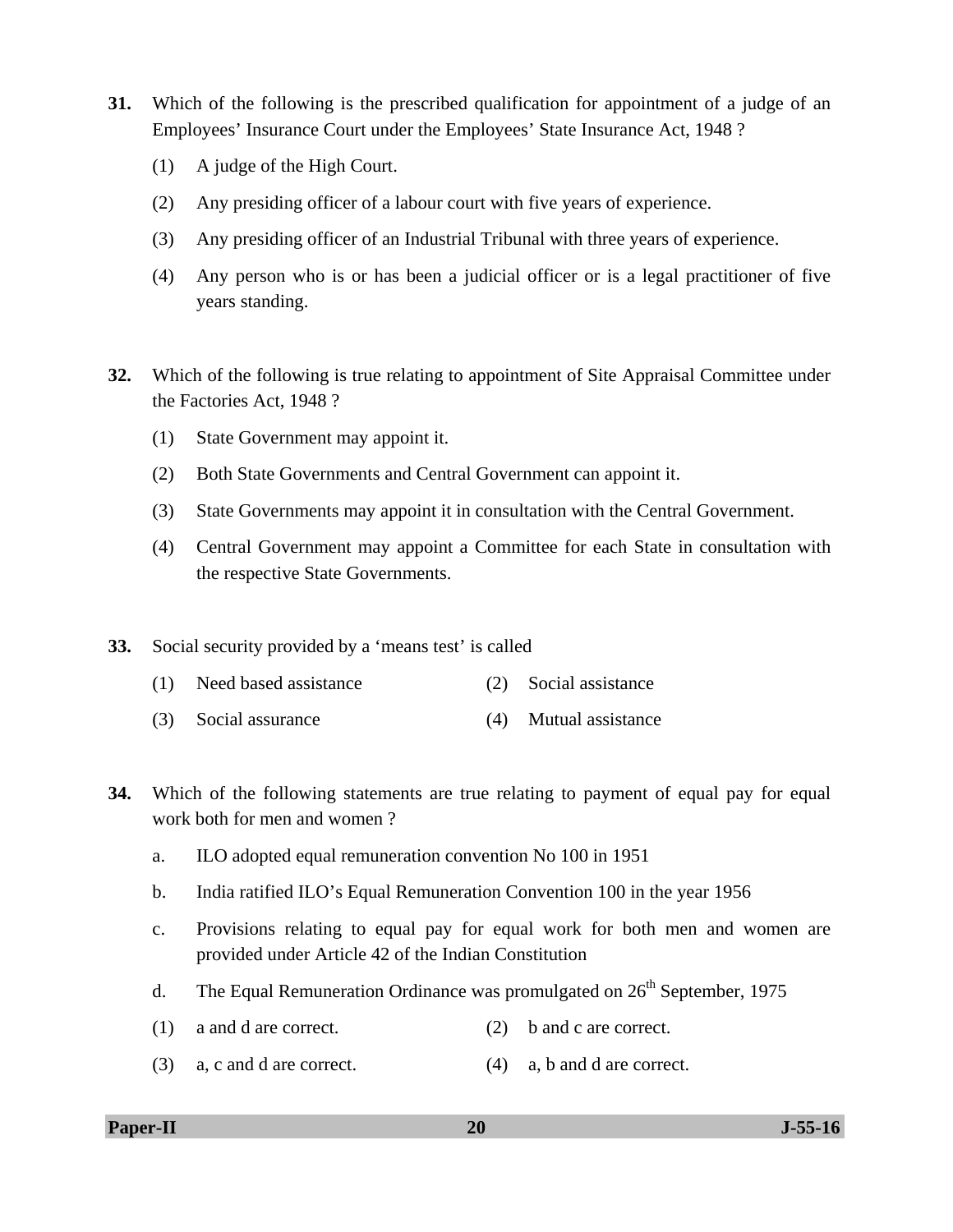- $31.$  निम्नलिखित में से कौन सी कर्मचारी राज्य बीमा अधिनियम, 1948 के अधीन कर्मचारी बीमा न्यायालय के न्यायाधीश की नियुक्ति के लिए, विहित अर्हता है ?
	- $(1)$  उच्च न्यायालय का एक न्यायाधीश
	- (2) श्रम न्यायालय का कोई भी पीठासीन अधिकारी जिनके पास पाँच वर्ष का अनुभव हो ।
	- (3) औद्योगिक अधिकरण का कोई पीठासीन अधिकारी जिनके पास तीन वर्ष का अनुभव हो ।
	- (4) कोई व्यक्ति जो न्यायिक अधिकारी है अथवा रहा हो अथवा जिनके पास वकालत के क्षेत्र में पाँच वर्ष का अनुभव हो ।
- 32. कारखाना अधिनियम, 1948 के अन्तर्गत स्थल मूल्यांकन समिति की नियुक्ति के संबंध में निम्नलिखित में से क्या सही है ?
	- (1) राज्य सरकार इसे नियुक्त कर सकती है।
	- (2) राज्य सरकार और केन्द्र सरकार दोनों इसकी नियुक्ति कर सकते हैं ।
	- (3) राज्य सरकार केन्द्र सरकार के परामर्श से इसकी नियुक्ति कर सकती है)।
	- (4) केन्द्र सरकार प्रत्येक राज्य के लिए संबंधित राज्य सरकारों के परामर्श से इसे नियुक्त कर सकती है ।
- 33. किसी 'साधन जाँच' द्वारा उपलब्ध कराई गई सामाजिक सुरक्षा कहलाती है
	- $(1)$  नरूरत आधारित सहायता  $(2)$  सामाजिक सहायता
	- (3) सामाजिक आश्वासन (4) पारस्परिक सहायता
- 34. पुरुष और महिला दोनों को समान कार्य के लिए समान वेतन के भुगतान से संबंधित निम्नलिखित में से कौन से कथन सही हैं  $\theta$ 
	- a. आई.एल.ओ. ने वर्ष 1951 में समान पारिश्रमिक अभिसमय संख्या 100 स्वीकृत किया ।
	- b. भारत ने वर्ष 1956 में आई.एल.ओ. के समान पारिश्रमिक अभिसमय 100 को अधिसूचित किया ।
	- c. पुरुष और महिला दोनों के लिए समान कार्य के लिए समान भुगतान से संबंधित उपबन्ध भारतीय संविधान के अनुच्छेद 42 में दिया गया है।
	- d. समान पारिश्रमिक अध्यादेश 26 सितम्बर, 1976 को प्रख्यापित किया गया ।
	- (1) a और d सही हैं ।  $(2)$  b और c सही हैं ।
	- (3) a, c और d सही हैं ।  $(4)$  a, b और d सही हैं ।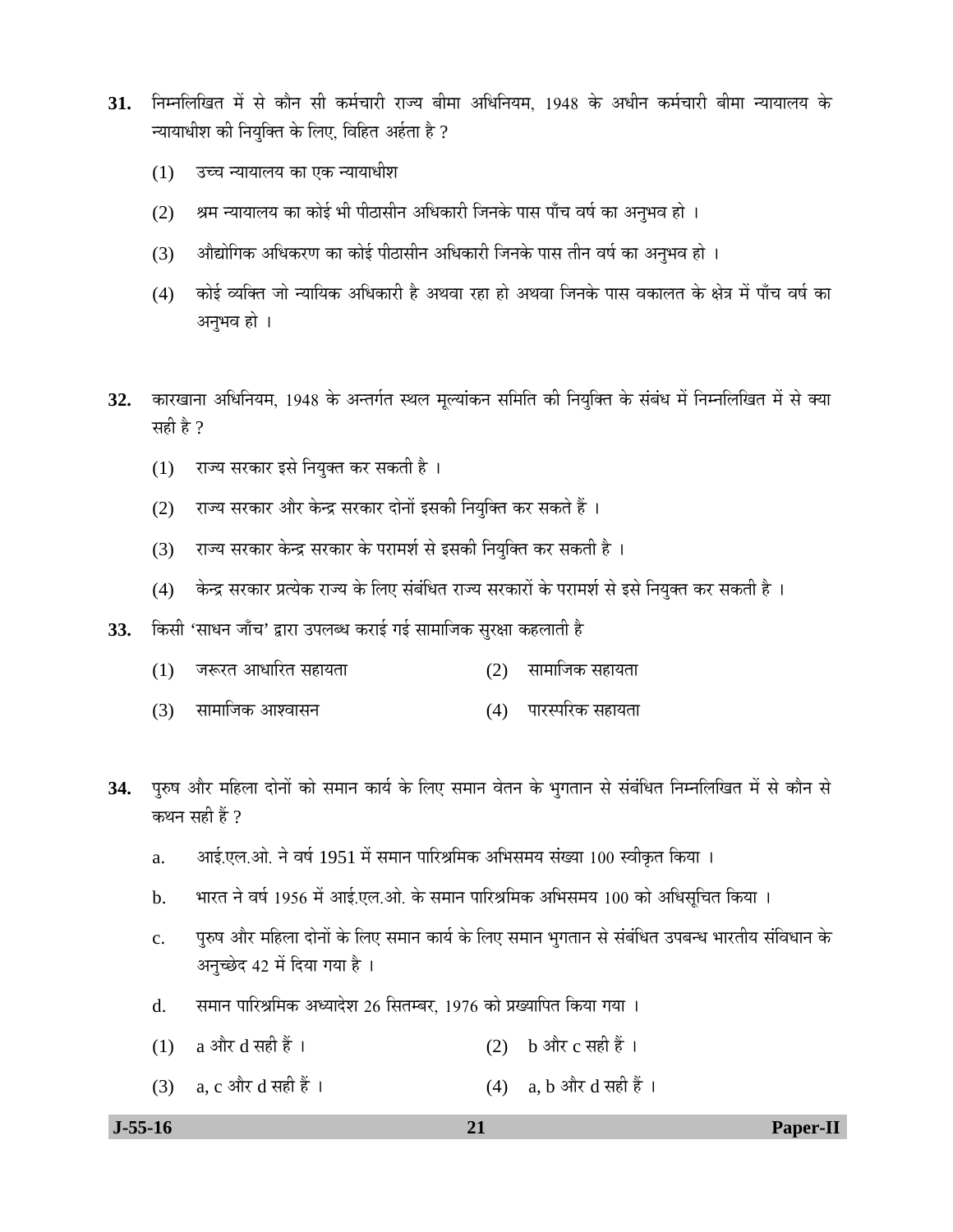**35.** Match the provisions provided under Column-A with the respective legislations under which they are covered under Column – B :

|                |                         | $Column - A$   |                          |                             | $Column - B$                      |  |  |
|----------------|-------------------------|----------------|--------------------------|-----------------------------|-----------------------------------|--|--|
| a.             | Compulsory<br>Insurance |                |                          | i.                          | The Payment of Gratuity Act, 1972 |  |  |
| $\mathbf{b}$ . | Scheduled<br>Employment |                |                          | ii.                         | The Industrial Disputes Act, 1947 |  |  |
| $\mathbf{c}$ . | Protected<br>workman    |                |                          | iii.                        | The Maternity Benefit Act, 1961   |  |  |
| d.             | <b>Medical Bonus</b>    |                | iv.                      | The Minimum Wages Act, 1948 |                                   |  |  |
| Codes :        |                         |                |                          |                             |                                   |  |  |
|                | a                       | $\mathbf b$    | $\mathbf{C}$             | d                           |                                   |  |  |
| (1)            | $\mathbf{i}$            | $\ddot{\rm i}$ | iii                      | iv                          |                                   |  |  |
| (2)            | iv                      | iii            | $\ddot{\mathbf{i}}$      | $\mathbf{i}$                |                                   |  |  |
| (3)            | ii                      | $\mathbf{i}$   | iv                       | iii                         |                                   |  |  |
| (4)            | $\mathbf{i}$            | iv             | $\overline{\textbf{ii}}$ | iii                         |                                   |  |  |

**36.** An employee working in an organisation draws a salary of  $\bar{\tau}$  20,000/- per month. What is the amount of bonus that he shall be paid at the minimum rate of 8.33% under the payment of Bonus Act, 1965 ?

| $(1)$ ₹ 20,000 |  | $(2)$ ₹8,333 |
|----------------|--|--------------|
|----------------|--|--------------|

- (3)  $\bar{\tau}$  7,000 (4)  $\bar{\tau}$  3,500
- **37.** Under the provisions of the Payment of Wages Act, 1936, for which of the following organizations, the Central Government is the appropriate Government ?
	- a. Railways and Air Transport
	- b. Port and Docks
	- c. Mines and Oilfields
	- d. Public Sector banks

**Codes :** 

| $(1)$ a and c only    | $(2)$ b and d only  |
|-----------------------|---------------------|
| $(3)$ a, b and c only | $(4)$ a, b, c and d |

**Paper-II 22 J-55-16**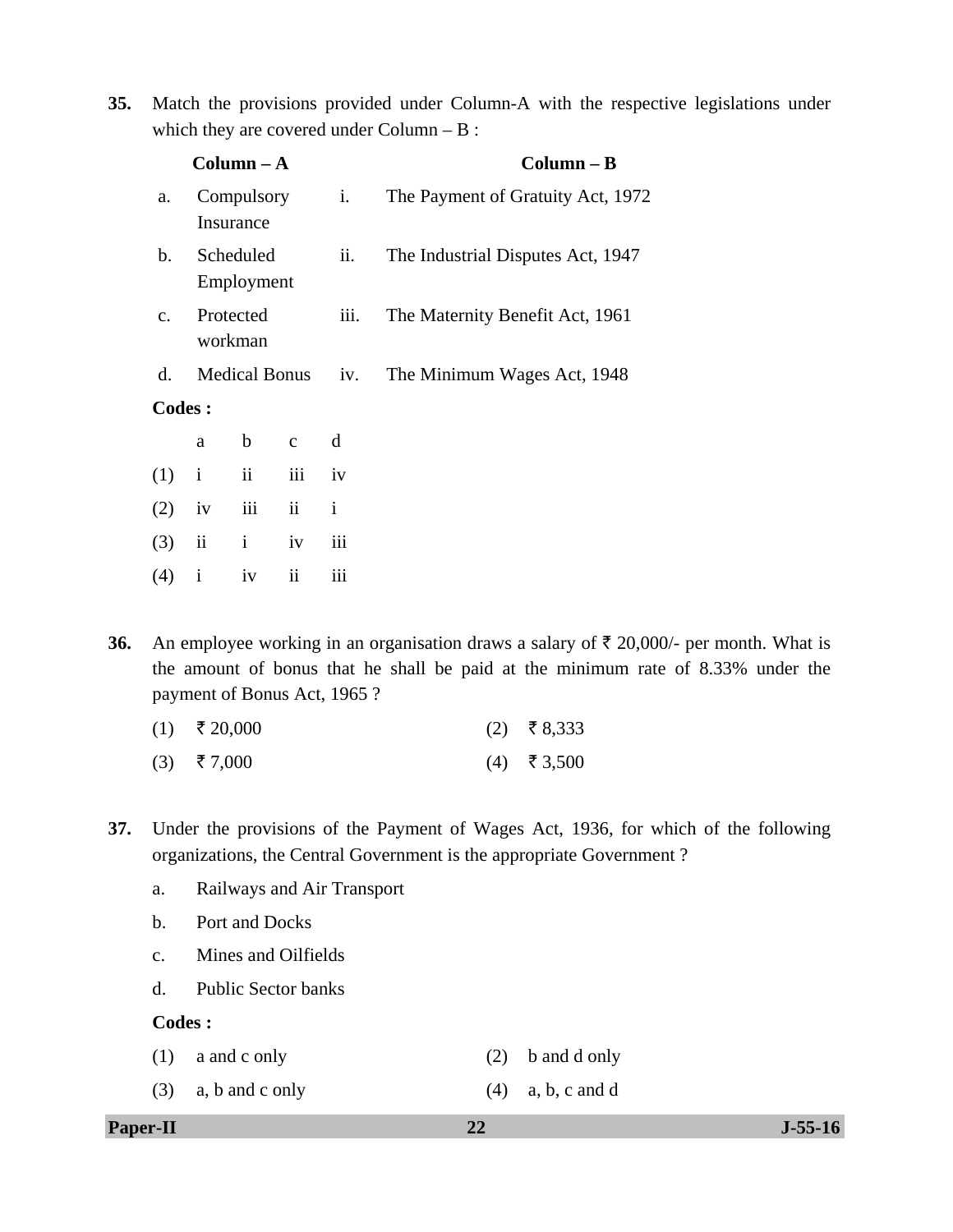35. कॉलम – A में दिए गए उपबन्धों को कॉलम – B में दिए गए उन संबंधित विधायनों के साथ सुमेलित करें जिसके अन्तर्गत वे आते हैं :

|                |                  | कॉलम $-A$                 |                                 | कॉलम $ \bf{B}$ |                                  |
|----------------|------------------|---------------------------|---------------------------------|----------------|----------------------------------|
| a.             |                  | अनिवार्य बीमा             |                                 | i.             | उपदान संदाय अधिनियम, 1972        |
|                |                  | b. अनुसूचित रोजगार        |                                 | ii.            | औद्योगिक विवाद अधिनियम, 1947     |
| $\mathbf{C}$ . | संरक्षित कामगार  |                           |                                 | iii.           | प्रसूति हितलाभ अधिनियम, 1961     |
|                | d. विकित्सा बोनस |                           |                                 |                | iv. न्यूनतम मजदूरी अधिनियम, 1948 |
| कूट :          |                  |                           |                                 |                |                                  |
|                | a                | $\mathbf b$               | $\mathbf{C}$                    | d              |                                  |
| (1)            | $\mathbf{i}$     |                           | ii iii iv                       |                |                                  |
| (2)            | iv               | $\overline{\mathbf{iii}}$ | $\overrightarrow{\textbf{i}}$ i |                |                                  |
| (3)            |                  | $ii$ $i$                  | iv                              | iii            |                                  |
|                |                  |                           |                                 |                |                                  |

 $36$ . किसी संगठन में कार्यरत एक कर्मचारी को प्रतिमाह ₹ 20,000 का वेतन आहरित होता है । बोनस संदाय अधिनियम, 1965 के अधीन 8.33 प्रतिशत की न्यूनतम दर से बोनस की राशि कितनी होगी  $\,$  ?

| $(1)$ ₹ 20,000 |  | $(2)$ ₹8,333 |
|----------------|--|--------------|
|                |  |              |

- (3)  $\bar{\tau}$  7,000 (4)  $\bar{\tau}$  3,500
- 37. मजदूरी संदाय अधिनियम, 1936 के उपबंधों के अंतर्गत निम्न में से किन संगठनों के लिए केन्द्रीय सरकार समुचित सरकार है ?
	- a. रेलवे और वायु यातायात

 $(4)$  i iv ii iii

- b. पत्तन एवं डॉक्स
- c. खान एवं तेल क्षेत्र
- d. सार्वजनिक क्षेत्र के बैंक
- **Ûæú™ü :**

| $(1)$ केवल a और c    | $(2)$ केवल b और $d$ |
|----------------------|---------------------|
| $(3)$ केवल a, b और c | $(4)$ a, b, c और d  |

 **J-55-16 23 Paper-II**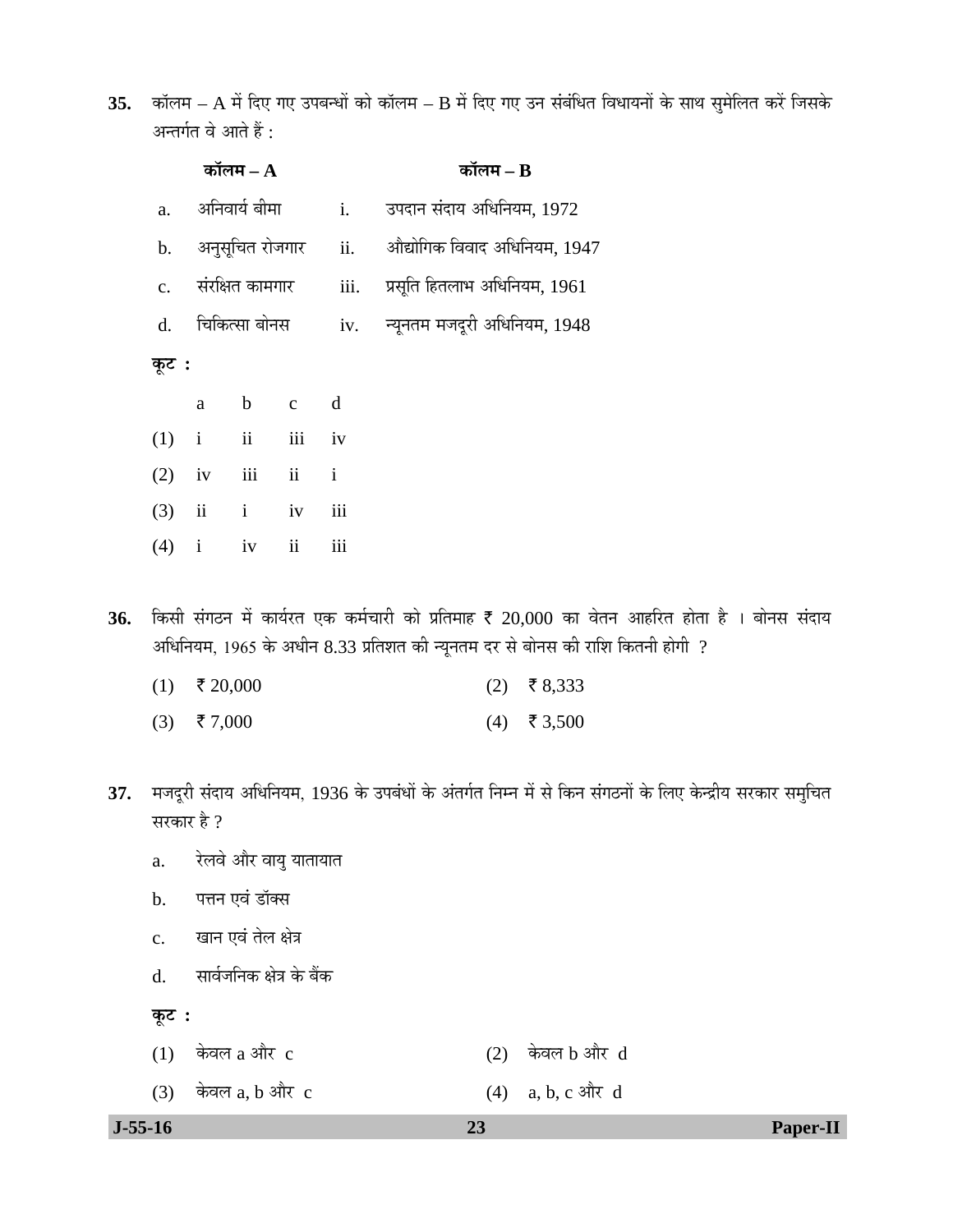- **38.** With regard to the reference of industrial disputes, where State Government is the appropriate Government to different authorities, which of the following statements is false ?
	- (1) Refer the dispute to a Board for promoting settlement thereof.
	- (2) Refer the dispute relating to any matter specified under second schedule to a labour court for adjudication.
	- (3) Refer the dispute relating to any matter specified in the Second Schedule or Third Schedule to a Tribunal for adjudication.
	- (4) Refer the dispute relating to any matter specified either in Second Schedule or Third Schedule to the National Tribunal for adjudication.
- **39.** Which of the following are ad-hoc bodies under the Industrial Disputes Act, 1947 ?
	- a. National Tribunal
	- b. Labour Court
	- c. Industrial Tribunal
	- d. Court of Inquiry
	- e. Grievance Redressal Committee
	- (1) a, c and d (2) a, d and e
	- $(3)$  d and e (4) a and d

**40.** What is the current wage ceiling per month for a person employed on a wage or salary to be considered as an employee under the Payment of Bonus Act, 1965 ?

- (1) Not exceeding ten thousand rupees
- (2) Not exceeding twenty-one thousand rupees
- (3) Not exceeding eight thousand rupees
- (4) Not exceeding eighteen thousand rupees

**41. Assertion (A)** : Competitive labour markets can be efficient.

**Reason (R)** : labour market participants in search of their own selfish goals attain such conditions.

# **Codes :**

- (1) (A) is right and  $(R)$  explains  $(A)$ .
- (2) (A) is right but  $(R)$  does not explain  $(A)$ .
- (3) (A) is wrong and  $(R)$  is right.
- (4) Both (A) and (R) are wrong.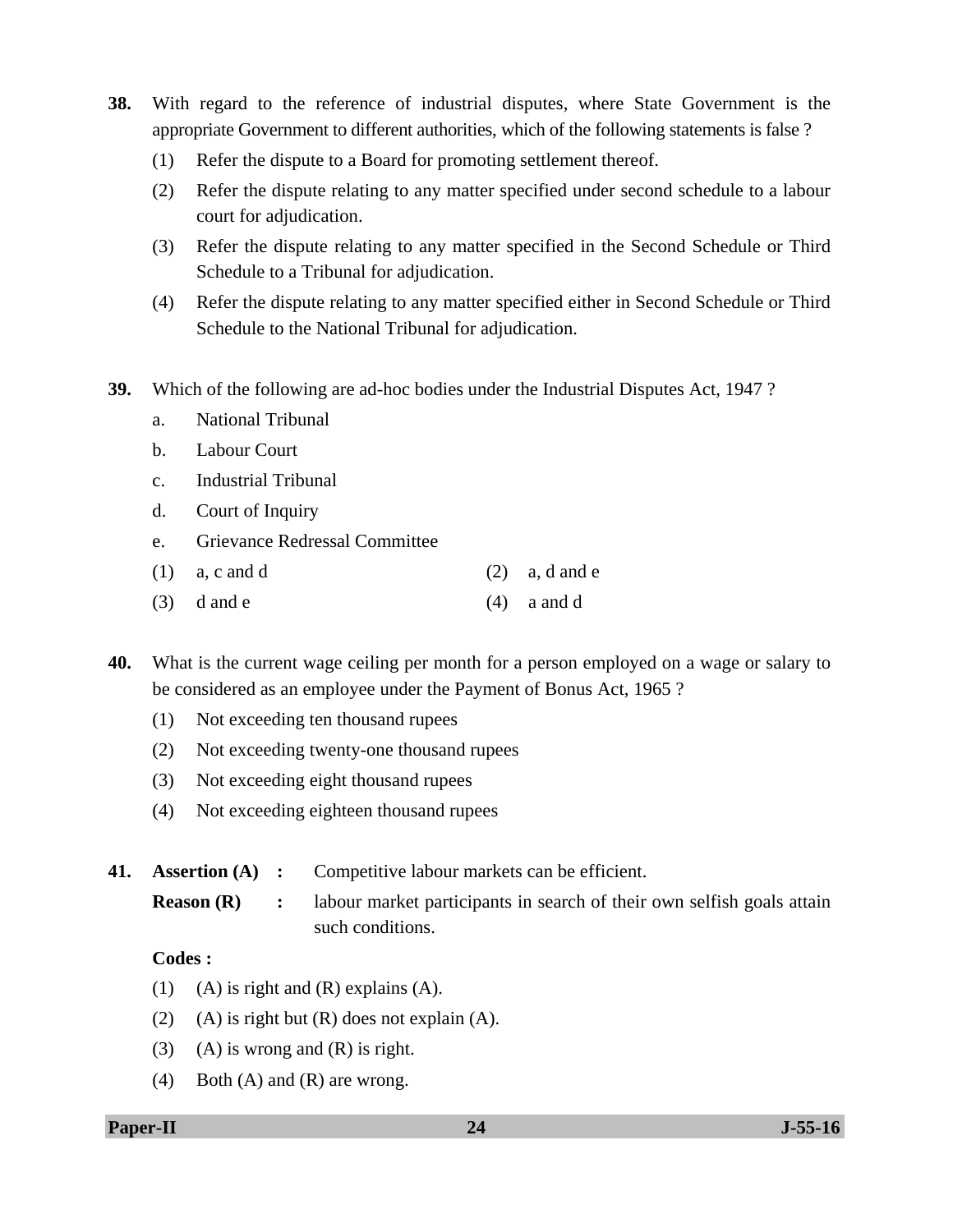- 38. औद्योगिक विवादों के संदर्भ के संबंध में जहाँ राज्य सरकार विभिन्न प्राधिकारियों के लिए समुचित सरकार है, निम्नलिखित में से कौन सा कथन गलत है ?
	- (1) विवाद के समाधान को प्रोत्साहित करने के लिए इसे बोर्ड को संदर्भित करना ।
	- (2) दूसरी अनुसूची के अन्तर्गत विनिर्दिष्ट किसी मामले से संबंधित विवाद को न्यायनिर्णय के लिए श्रम च्यायालय को संदर्भित करना ।
	- (3) दूसरी अनुसूची या तीसरी अनुसूची में विनिर्दिष्ट किसी मामले से संबंधित विवाद को न्यायनिर्णय के लिए च्यायाधिकरण को संदर्भित करना ।
	- (4) दूसरी या तीसरी अनुसुची में विनिर्दिष्ट किसी मामले से संबंधित विवाद को न्यायनिर्णय के लिए राष्ट्रीय <u>न्यायाधिकरण को विनिर्दिष्ट करना ।</u>
- $\bf 39.$  »औद्योगिक विवाद अधिनियम, 1947 के अन्तर्गत निम्नलिखित में से कौन सा तदर्थ निकाय हैं ?
	- a. राष्ट्रीय न्यायाधिकरण
	- b. श्रम न्यायालय
	- c. औद्योगिक न्यायाधिकरण
	- d. जाँच न्यायालय
	- e. बिंकायत निवारण समिति
	- $(1)$  a, c और d  $(2)$  a, d और e
	- $(3)$  d और e (4) a और d

40. बोनस संदाय अधिनियम, 1965 के अन्तर्गत कर्मचारी माने जाने के लिए मजदूरी या वेतन पर नियोजित किसी व्यक्ति की मजदुरी की वर्तमान अधिकतम सीमा क्या है ?

- $(1)$  दस हजार रुपये से अधिक नहीं ।
- (2) इक्कीस हजार रुपये से अधिक नहीं ।
- (3) आठ हजार रुपये से अधिक नहीं ।
- (4) अड्ठारह हजार रुपये से अधिक नहीं ।

**41. अभिकथन (A) :** प्रतिस्पर्धात्मक श्रम बाजार कार्यक्षम हो सकते हैं ।

**ÛúÖ¸üÞÖ (R) :** ÁÖ´Ö ²ÖÖ•ÖÖ¸ü ³ÖÖÝÖߤüÖ¸ü †¯Ö®Öê þֵÖÓ Ûêú þÖÖ£Öá »ÖõµÖÖë Ûúß ÜÖÖê•Ö ´Öë ‹êÃÖß ×ãÖןֵÖÖÑ ¯ÖÏÖ¯ŸÖ Ûú¸ü सकते हैं ।

 $\Phi$ **:** 

- (1) (A) सही है और (R), (A) की व्याख्या करता है।
- (2) (A) सही है, परन्तु (R), (A) की व्याख्या नहीं करता है ।
- (3) (A) गलत है और (R) सही है ।
- (4) (A) और (R) दोनों गलत हैं ।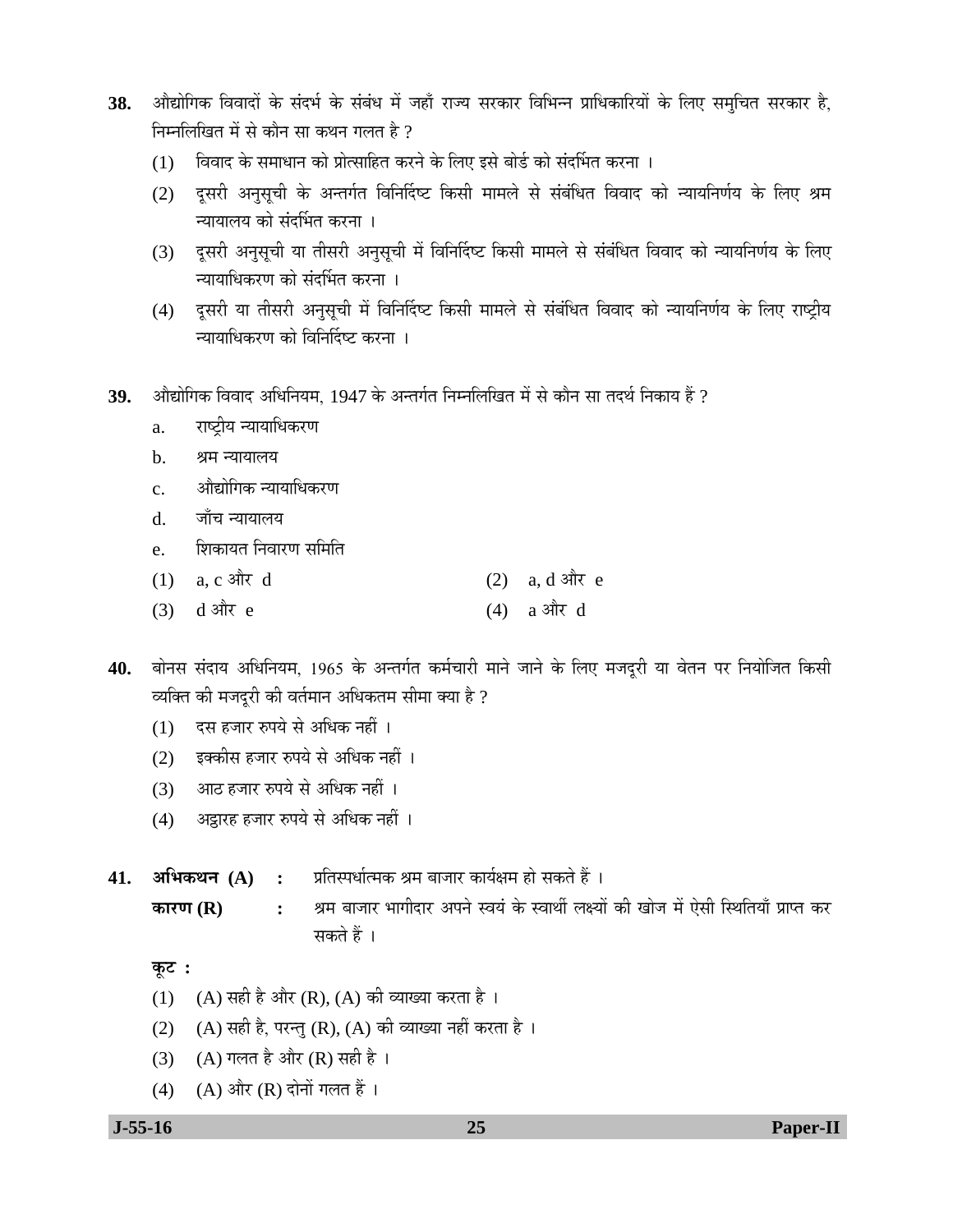**42.** Match the following situations with effects :

|               |                         |                     | $List - A$                |                | $List - B$                       |
|---------------|-------------------------|---------------------|---------------------------|----------------|----------------------------------|
|               |                         |                     | (Situations)              |                | (Effects)                        |
| a.            |                         |                     | Isoquant is linear.       | $\mathbf{i}$ . | Smaller the size of substitution |
| b.            |                         |                     | Isoquant is right angled. | ii.            | Perfect substitutes              |
| c.            |                         |                     | Isoquant is more curved.  | iii.           | Perfect complements              |
| <b>Codes:</b> |                         |                     |                           |                |                                  |
|               | a                       | $\mathbf b$         | $\mathbf{C}$              |                |                                  |
| (1)           | $\mathbf{i}$            | ii                  | iii                       |                |                                  |
| (2)           | iii                     | $\ddot{\mathbf{i}}$ | $\mathbf{i}$              |                |                                  |
| (3)           | $\overline{\mathbf{u}}$ | iii                 | $\mathbf{i}$              |                |                                  |
| (4)           | iii                     | $\mathbf{i}$        | ii                        |                |                                  |
|               |                         |                     |                           |                |                                  |

**43.** Which of the following statements is not correct ?

- (1) Labour market equilibrium assumes that markets adjust instantaneously.
- (2) Equilibrium always prevails in labour market.
- (3) Wages and employment change swiftly from old equilibrium level to new equilibrium level.
- (4) Market of highly skilled workers exhibit systematic periods of booms and busts.
- **44.** Who among the following viewed unemployment as outcome of the disorganization of economic system ?
	- (1) Keynes (2) Lioneal Edie
	- (3) Karls Pribram (4) Fairchild
- **45.** Which among the following conditions will not lead to decrease in supply of labour :
	- (1) An increase in the wages paid in other occupations for which the worker in a particular market are qualified.
	- (2) An increase in the income other than employment.
	- (3) An increase in the people's preferences for work in relation to leisure.
	- (4) A worsening of non-wage aspects of job.

**Paper-II 26** J-55-16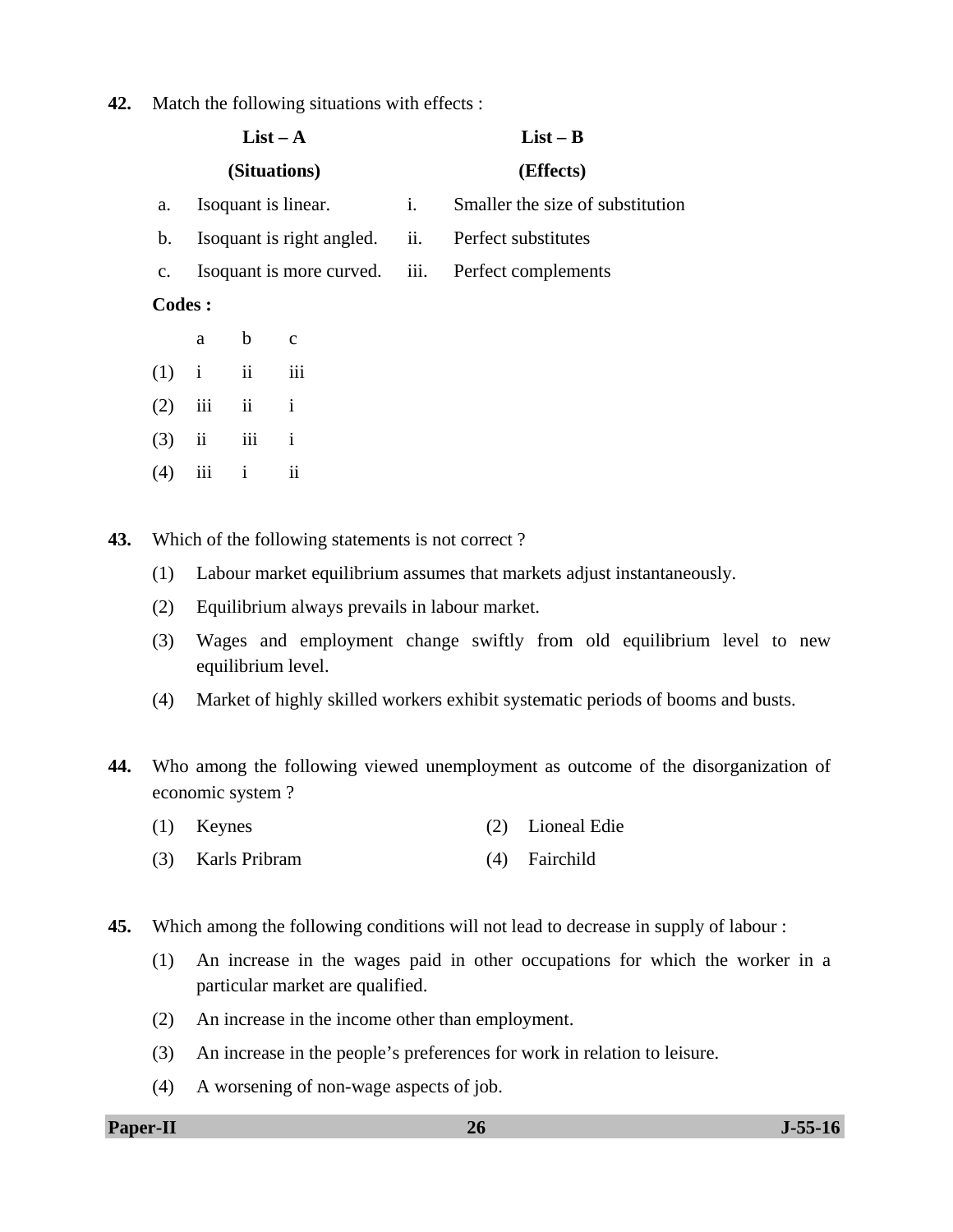42. Fiम्नलिखित स्थितियों को उसके परिणामों से सुमेलित करें:

|                |              | सूची $- A$     |                                                  | सूची $-B$                               |
|----------------|--------------|----------------|--------------------------------------------------|-----------------------------------------|
|                |              | (स्थितियाँ)    |                                                  | (परिणाम)                                |
| $\mathbf{a}$ . |              |                | सम आर्थिक उत्पादन रेखा                           | i.        प्रतिस्थापन का आकार छोटा है । |
|                |              |                | (आइसोक्वेंट) रैखिक है ।                          |                                         |
| $\mathbf{b}$ . |              |                | सम आर्थिक उत्पादन रेखा                           | ii. पूर्ण स्थानापन्न                    |
|                |              | समकोणीय है ।   |                                                  |                                         |
| $\mathbf{c}$ . |              |                | सम आर्थिक उत्पादन रेखा ज्यादा iii. पूर्ण अनुपूरक |                                         |
|                | मुड़ी है ।   |                |                                                  |                                         |
| कूट :          |              |                |                                                  |                                         |
|                | a            | $\mathbf b$    | $\mathbf c$                                      |                                         |
| (1)            | $i$ ii       |                | iii                                              |                                         |
|                |              | $(2)$ iii ii i |                                                  |                                         |
|                | $(3)$ ii iii |                | $\mathbf{i}$                                     |                                         |
| (4)            | iii          | i              | $\mathbf{ii}$                                    |                                         |

43. ਜਿਸ में कौन सा कथन सही नहीं है ?

- (1) श्रम बाजार संतुलन से यह मान्यता है कि बाजार तत्काल व्यवस्थित हो जाते हैं ।
- (2) संतुलन हमेशा श्रम बाजार में विद्यमान रहता है)।
- (3) जिएश्रिमिक और रोजगार पुराने संतुलन स्तर से नए संतुलन स्तर में तेजी से बदलते हैं ।
- (4) अत्यधिक कुशल कामगारों वाले बाजार तेजी एवं मंदी की व्यवस्थित अवधि को प्रदर्शित करते हैं ।

44. निम्नलिखित में से किसने बेरोजगारी को आर्थिक व्यवस्था के विघटन का परिणाम माना है ?

- $(1)$  केन्स  $(2)$  लियोनेल एडी
- (3) ÛúÖ»ÃÖÔ ×¯ÖϲÖÎê´Ö (4) ±êúµÖ¸ü"ÖÖ‡»›ü

45. निम्न में से कौन सी स्थिति श्रम की आपूर्ति को कम नहीं करेगी ?

- (1) अन्य व्यवसायों, जिनके लिए किसी खास बाजार में कामगार योग्य हैं, में भुगतान किए गए पारिश्रमिक में वृद्धि ।
- (2) रोजगार के अलावा आय में वृद्धि ।
- (3) पुरसत से संबंधित कार्य में लोगों की प्राथमिकता में वृद्धि ।
- (4) रोजगार के गैर-पारिश्रमिक पहलुओं का खराब होना ।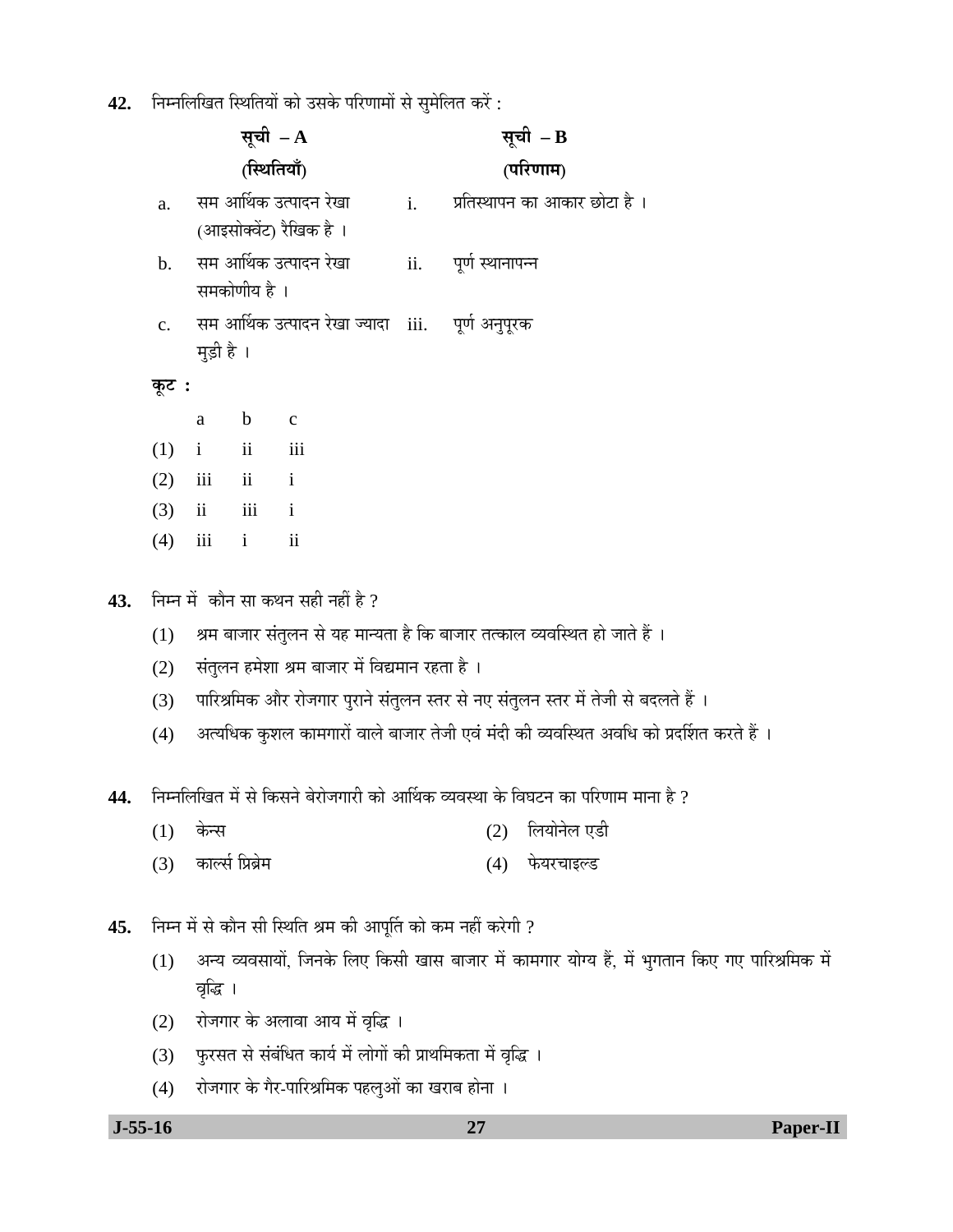- **46.** The conceptual framework of Labour Welfare is contained in various theories of Labour Welfare. In the names of the theories given below, pick the wrong ones :
	- a. The Trusteeship Theory
	- b. The Placating Theory
	- c. The Need Theory
	- d. The Friendship Theory
	- e. The Public Relations Theory
	- f. The Functional Theory

# **Codes :**

- (1) a and b
- (2) c and d
- $(3)$  e and f
- $(4)$  b and e

#### **47.** Match the following :

|                |               |                                       |                                | <b>Content</b>                                                                      |                | <b>Principles of Labour Welfer</b>                |
|----------------|---------------|---------------------------------------|--------------------------------|-------------------------------------------------------------------------------------|----------------|---------------------------------------------------|
| a.             |               | substitute for wages.                 |                                | Labour Welfare measures cannot be a                                                 | $\mathbf{i}$ . | Principle of efficiency                           |
| $\mathbf b$ .  |               |                                       |                                | Industries have an obligation towards<br>employees to lookafter their welfare.      | ii.            | Principle of Re-personalisation                   |
| $C_{\bullet}$  |               |                                       |                                | There exists relationship between<br>welfare and efficiency.                        | iii.           | Principle of Adequacy of wages                    |
| $\mathbf{d}$ . |               |                                       |                                | The development of human personality iv.<br>has to be a goal of industrial welfare. |                | Principle of social<br>responsibility of industry |
|                | <b>Codes:</b> |                                       |                                |                                                                                     |                |                                                   |
|                | a             | $\mathbf b$                           | $\mathbf{C}$                   | d                                                                                   |                |                                                   |
| (1)            | $\mathbf{i}$  | $\rm ii$                              | iii                            | iv                                                                                  |                |                                                   |
| (2)            | iv            | iii                                   | $\mathbf{i}$<br>$\ddot{\rm n}$ |                                                                                     |                |                                                   |
| (3)            | iii           | $\ddot{\rm ii}$<br>$\mathbf{i}$<br>iv |                                |                                                                                     |                |                                                   |
| (4)            | ii            | $\mathbf{i}$                          | iv                             | iii                                                                                 |                |                                                   |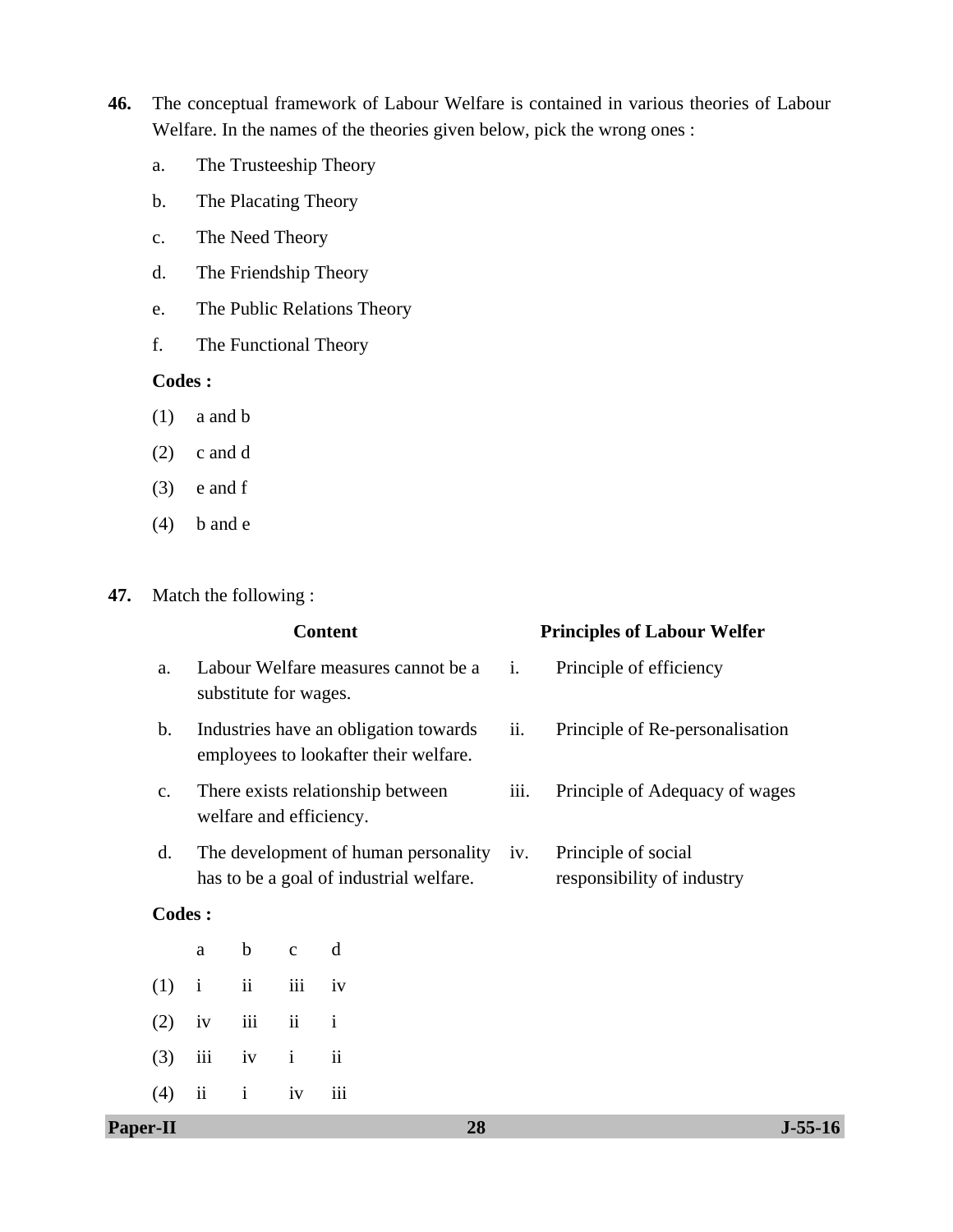- 46. श्रम कल्याण का अवसंरचनात्मक ढाँचा श्रम कल्याण के विभिन्न सिद्धांतों में अंतर्निहित है । नीचे दिए गए सिद्धांतों में से गलत सिद्धांत का चयन कीजिए :
	- a. न्यासिता सिद्धांत
	- b. प्लैकेटिंग सिद्धांत
	- c. आवश्यकता सिद्धांत
	- d. ×´Ö¡ÖŸÖÖ ×ÃÖ¨üÖÓŸÖ
	- e. जन संपर्क सिद्धांत
	- f. कार्यात्मक सिद्धांत

 $\overline{\phi}$ **:** 

- $(1)$  a और b
- (2)  $c \triangleleft \mathbb{R}$  d
- $(3)$  e और f
- $(4)$  b और e

**47.** निम्न को सुमेलित कीजिए :

|                |               |                        | विषय वस्तु               |                                                                                   | श्रम कल्याण के सिद्धांत |                                   |
|----------------|---------------|------------------------|--------------------------|-----------------------------------------------------------------------------------|-------------------------|-----------------------------------|
| a.             |               | हो सकते हैं ।          |                          | श्रम कल्याण उपाय मजदूरी के लिए विकल्प नहीं      i.        कार्यक्षमता का सिद्धांत |                         |                                   |
| $\mathbf{b}$ . |               | बाध्यताएँ होती हैं ।   |                          | उद्योगों की अपने कर्मचारियों के कल्याण के प्रति     ii.                           |                         | पुनर्वयक्तिकरण का सिद्धांत        |
| C <sub>1</sub> |               |                        |                          | कल्याण और कार्यक्षमता के बीच संबंध होता है ।                                      | iii.                    | मजदूरी की पर्याप्तता का सिद्धांत  |
| $\rm d$ .      |               |                        |                          | मानव व्यक्तित्व का विकास औद्योगिक कल्याण                                          | iv.                     | उद्योग के सामाजिक उत्तरदायित्व का |
|                |               | का लक्ष्य होना चाहिए । |                          |                                                                                   |                         | सिद्धांत                          |
| कूट :          |               |                        |                          |                                                                                   |                         |                                   |
|                | a             | $\mathbf b$            | $c \, d$                 |                                                                                   |                         |                                   |
| (1)            | $\mathbf{i}$  | ii                     | iii                      | iv                                                                                |                         |                                   |
| (2)            | iv            | iii                    | $\overline{\mathbf{ii}}$ | $\mathbf{i}$                                                                      |                         |                                   |
| (3)            | iii           | iv                     | $\mathbf{i}$             | $\overline{\mathbf{u}}$                                                           |                         |                                   |
| (4)            | $\mathbf{ii}$ | $\mathbf{i}$           | iv                       | iii                                                                               |                         |                                   |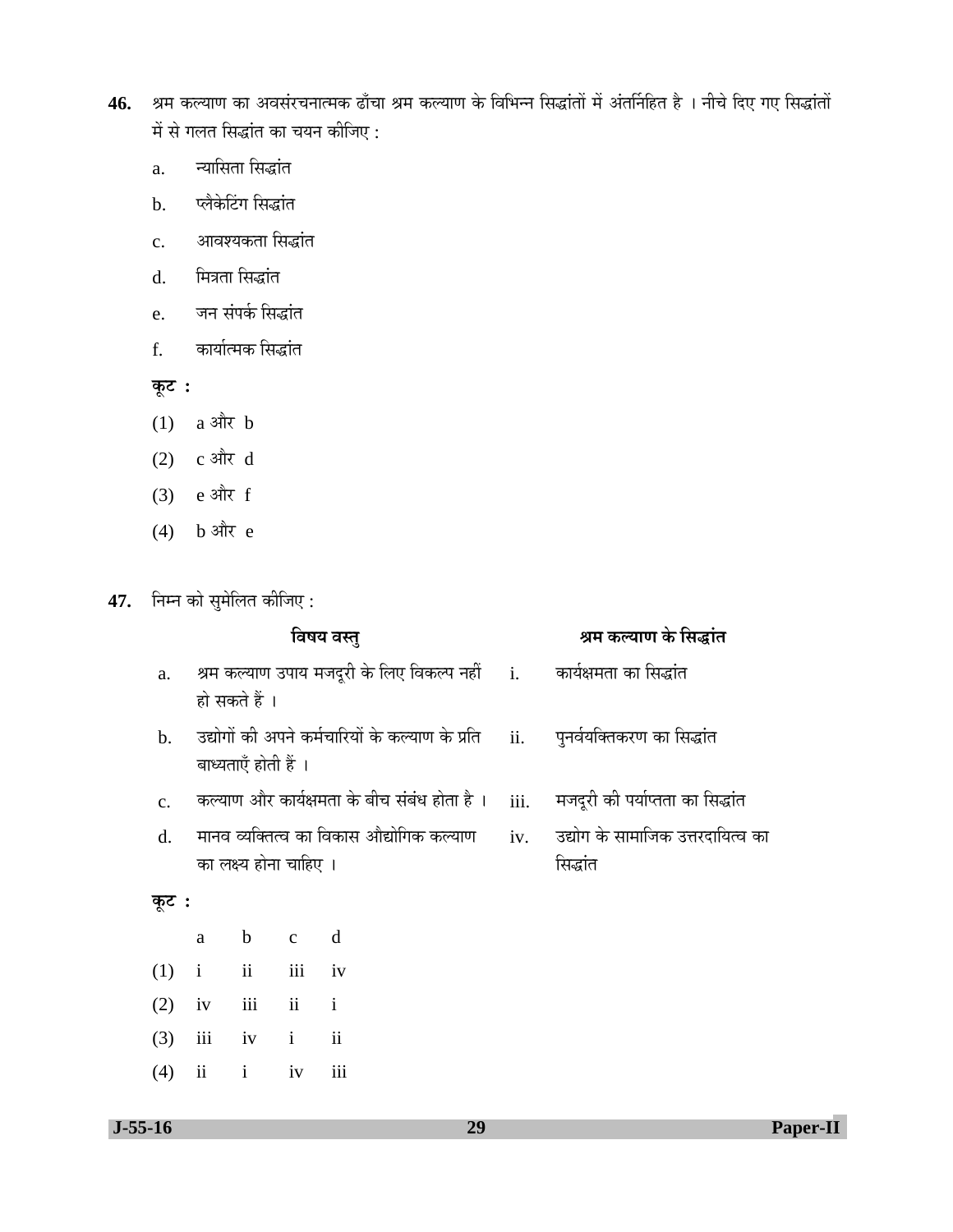**48. Assertion (A) :** The social concept of welfare implies the welfare of man, his family and his community.

**Reason (R)** : All the three work together, or individually supplement one another, in a three-dimensional approach, each serving as ends and means.

#### **Codes :**

- (1) (A) is wrong and  $(R)$  is correct.
- (2) (R) does explain (A) properly.
- (3) (R) does not provide proper explanation of (A).
- (4) Both (A) and (R) are wrong.
- **49.** The Directive Principles of state policy, as Contained in the Constitution of India, contains Articles incorporating provisions for Labour Welfare. Which among the following Articles does not contain provisions for Labour Welfare :

| $(1)$ Article 38 | $(2)$ Article 39 |
|------------------|------------------|
| $(3)$ Article 40 | $(4)$ Article 41 |

**50.** There exist provisions of statutory welfare facilities under various labour legislations. Match them :

|                |               |                    | <b>Provisions</b>   |                                                    | Act  |                                       |  |  |  |
|----------------|---------------|--------------------|---------------------|----------------------------------------------------|------|---------------------------------------|--|--|--|
| a.             |               |                    |                     | Crèche, if employing more<br>than 30 women workers | i.   | The Mines Act, 1952                   |  |  |  |
| $\mathbf{b}$ . |               | more women workers |                     | Crèche, if employing 50 or                         | ii.  | The Factories Act, 1948               |  |  |  |
| $C_{\bullet}$  |               | or more workers    |                     | Canteens, if employing 150                         | iii. | The Motor Transport Workers Act, 1961 |  |  |  |
| d.             |               | or more workers    |                     | Canteens, if employing 100                         | iv.  | The Plantations Labour Act, 1951      |  |  |  |
| <b>Codes:</b>  |               |                    |                     |                                                    |      |                                       |  |  |  |
|                | a             | $\mathbf b$        | $\mathbf{C}$        | d                                                  |      |                                       |  |  |  |
| (1)            | $\mathbf{ii}$ | $\mathbf{i}$       | iv                  | iii                                                |      |                                       |  |  |  |
| (2)            | $\mathbf{i}$  | ii                 | iii                 | iv                                                 |      |                                       |  |  |  |
| (3)            | iv            | iii                | ii                  | $\mathbf{i}$                                       |      |                                       |  |  |  |
| (4)            | iii           | 1                  | $\ddot{\mathbf{i}}$ | 1V                                                 |      |                                       |  |  |  |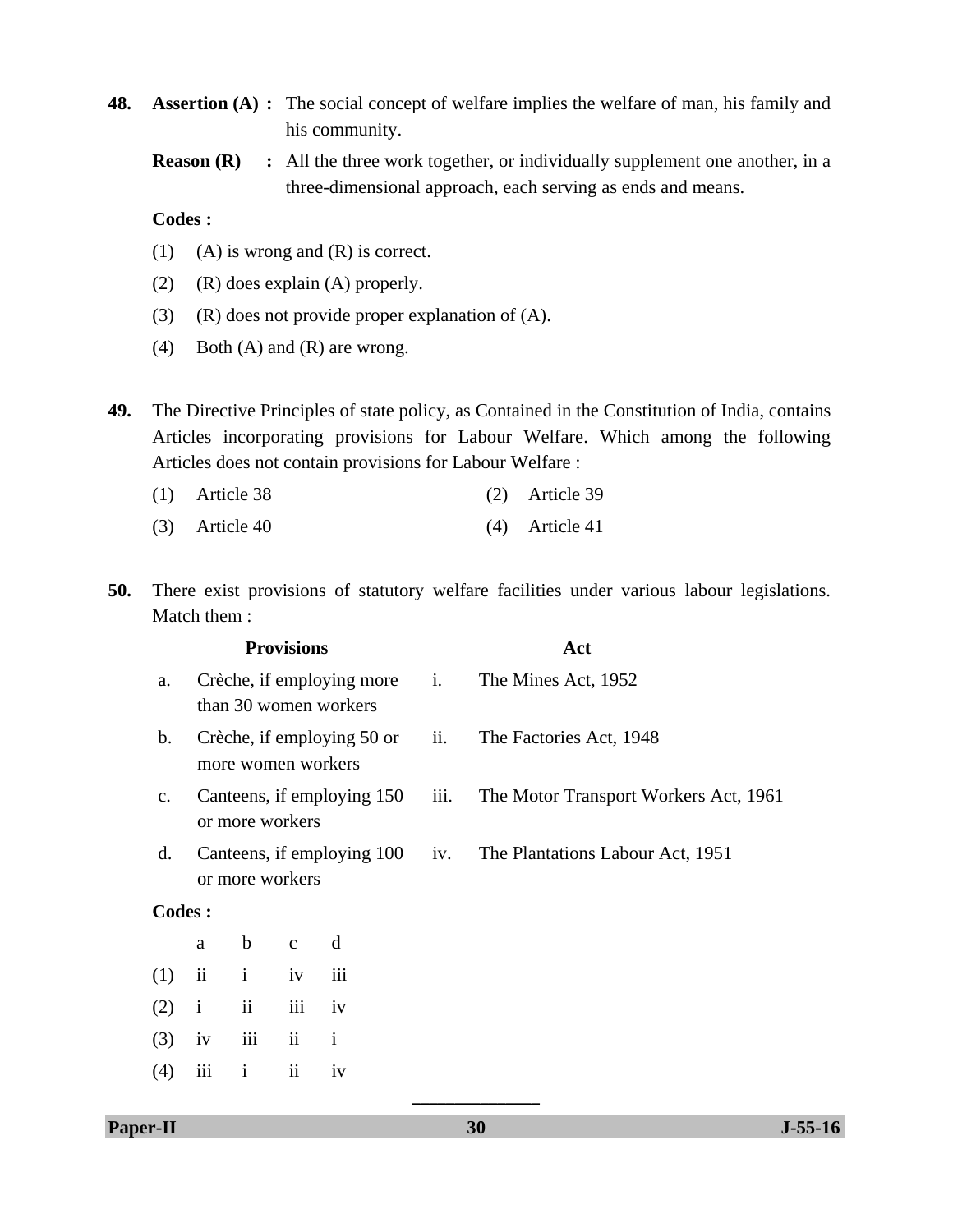- **48. अभिकथन (A) :** कल्याण की सामाजिक अवधारणा में व्यक्ति, उसके परिवार और उसके समुदाय का कल्याण अंतर्निहित होता है $\perp$ 
	- **कारण (R) :** प्रत्येक के साधन एवं साध्य के रूप में कार्य करते हुए त्रि-आयामी उपागम में सभी तीन साथ-साथ कार्य करते हैं अथवा व्यक्तिगत रूप से एक दूसरे की कमी को पूरा करते है ।

**Ûæú™ü :** 

- (1) (A) गलत है और (R) सही है ।
- (2) (R), (A) की समुचित व्याख्या करता है।
- (3) (R), (A) की सही व्याख्या नहीं करता है।
- $(4)$   $(A)$  और  $(R)$  दोनों गलत हैं।

49. भारत के संविधान में अन्तर्विष्ट राज्य के नीति निर्देशक तत्त्व में श्रम कल्याण के उपबन्धों को शामिल करने वाले अनुच्छेद हैं । निम्नलिखित में से किस अनुच्छेद श्रम कल्याण से संबंधित नहीं है ?

- (1) अनुच्छेद 38 (2) अनुच्छेद 39
- $(3)$  अनुच्छेद 40 (4) अनुच्छेद 41
- 50. विभिन्न श्रम विधायनों के अन्तर्गत सांविधिक कल्याण सुविधाओं के उपबन्ध विद्यमान हैं । उन्हें सुमेलित करें :

|                |               |               | उपबन्ध              |                                                              |       | अधिनियम                                                                        |
|----------------|---------------|---------------|---------------------|--------------------------------------------------------------|-------|--------------------------------------------------------------------------------|
| a.             |               |               |                     | क्रेच, जिसमें यदि 30 से ज्यादा<br>महिला कामगार नियोजित हैं । | $i$ . | खान अधिनियम, 1952                                                              |
| $\mathbf{b}$ . |               |               |                     | महिला कामगार नियोजित हैं ।                                   |       | क्रेच, जिसमें यदि 50 या उससे ज्यादा ii. कारखाना अधिनियम, 1948                  |
| $C_{-}$        |               |               |                     | ज्यादा कामगार नियोजित हैं ।                                  |       | केन्टीन, जिसमें यदि 150 या उससे     iii.     मोटर परिवहन कर्मकार अधिनियम, 1961 |
| $\rm d$ .      |               |               |                     | ज्यादा कामगार नियोजित हैं ।                                  |       | कैन्टीन, जिसमें यदि 100 या उससे iv. बागान श्रम अधिनियम, 1951                   |
| कूट :          |               |               |                     |                                                              |       |                                                                                |
|                | a             | $\mathbf b$   | $\mathbf{C}$        | d                                                            |       |                                                                                |
| (1)            | $\mathbf{ii}$ | $\mathbf{i}$  | iv                  | iii                                                          |       |                                                                                |
| (2)            | $\mathbf{i}$  | $\mathbf{ii}$ | iii                 | iv                                                           |       |                                                                                |
| (3)            | iv            | iii           | ii                  | $\mathbf{i}$                                                 |       |                                                                                |
| (4)            | iii           | $\mathbf{i}$  | $\ddot{\mathbf{i}}$ | iv                                                           |       |                                                                                |

\_\_\_\_\_\_\_\_\_\_\_\_\_